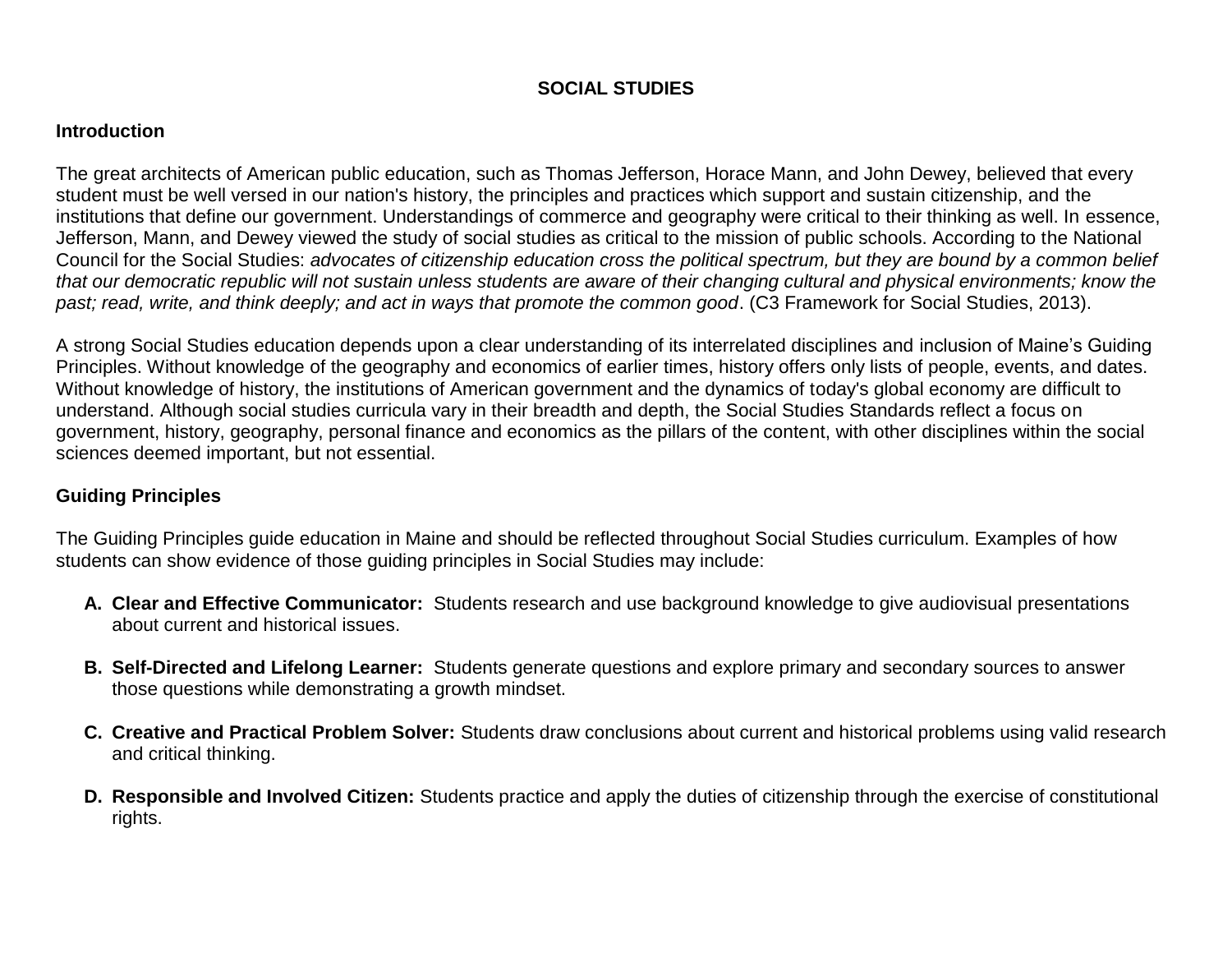**E. Integrative and Informed Thinker:** Students compare and contrast to analyze point of view and differentiate between reliable and unreliable primary and secondary sources.

*Performance Expectations* that include the application of the Guiding Principles through Social Studies knowledge and skills are denoted in the standards with an asterisk (\*).

## **Skills in Social Studies:**

The application of skills in Social Studies is crucial to any curriculum. Best practices in Social Studies reflect curriculum, instruction, and assessment that give students opportunities to demonstrate research and develop positions on current Social Studies issues. Students will be asked to identify key words and concepts related to research questions and locate and access information by using text features. Additionally, students will demonstrate facility with note-taking, organizing information, and creating bibliographies. Students will distinguish between primary and secondary sources as well as evaluate and verify the credibility of the information found in print and non-print sources. Equally important is that students use additional sources to resolve contradictory information.

#### **Key Ideas in the Social Studies Standards:**

**Growth mindset -** Our mindset includes beliefs about our abilities and qualities that include intelligence, creativity or musicality. Having a growth mindset means that students know that their abilities and strengths can change or develop, and that those changes are within their control.

**Understand** - The word "understand" appears in performance expectations throughout the Social Studies Standards. It refers to a variety of different levels of thinking and was used intentionally to serve as an umbrella term for the cognitive demand that is described by the descriptors beneath the performance expectations. Look to the grade level expectation for grades K-5 or to the grade span expectations in spans 6-8 and 9-12 (Foundational or Developmental as noted by "F" or "D") to define the level of cognitive demand for student performance.

**Various** -The Social Studies Standards refer to "various" peoples, nations, regions of the world, historical eras, and enduring themes. School administrative units should develop a local curriculum that assists students in gaining a coherent, broad perspective on a variety of peoples, nations, regions, historical eras, and enduring themes.

**Major Enduring Themes** - The term "major enduring themes" is used in several places in the Social Studies Standards. This term refers to general topics or issues that have been relevant over a long period of time. Using a consistent set of themes can serve as a framework within which other concepts, topics, and facts can be organized. It can also help students make connections between events within and across historical eras, and use history to help make informed decisions. The Civics and Government, Personal Finance and Economics, Geography, and History Standards all include performance expectations that address individual, cultural, international, and global connections. It will be up to the School Administrative Units to determine whether they use these performance expectations as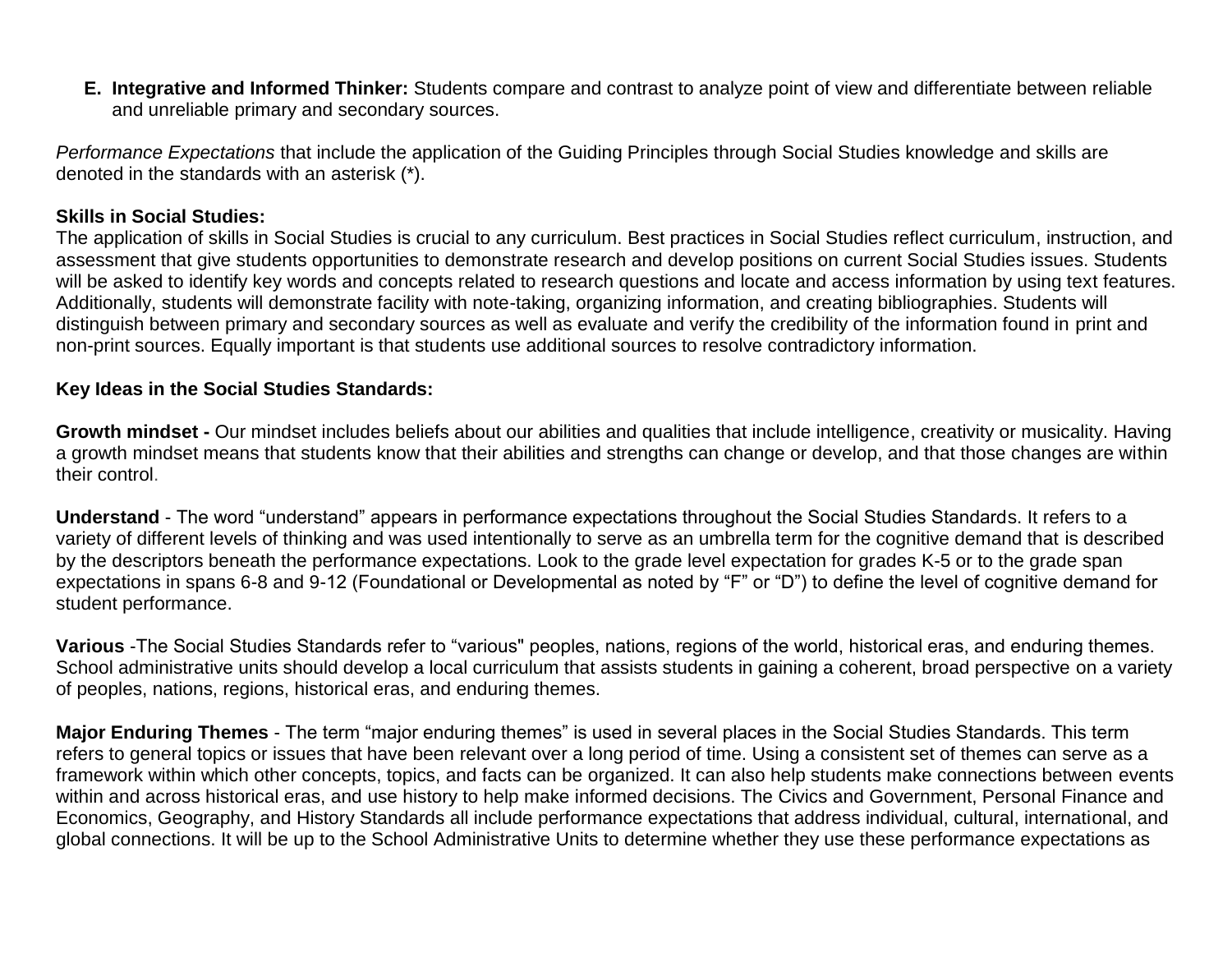an opportunity to integrate across the disciplines of the social studies or address them separately. The "enduring themes," some of which overlap, include:

- Freedom and Justice
- Conflict and Compromise
- Technology and Innovation
- Unity and Diversity
- Continuity and Change Over Time
- Supply and Demand

**Eras** – School Administrative Units (SAU) should develop a coherent curriculum that provides students with a balanced exposure to the major eras of United States and World History. The term "various eras" in this document refers to those eras that are selected by an SAU to build a cohesive, balanced understanding. The "eras," some of which overlap, include:

| <b>Eras in United States History*</b>                                                                                                                                                                                                                                                                                                                                                                                                                                                                                                                                                                                                                                                                                                                                                                                                                                                                                                                                                                                      | Eras in World History*                                                                                                                                                                                                                                                                                                                                                                                                                                              |
|----------------------------------------------------------------------------------------------------------------------------------------------------------------------------------------------------------------------------------------------------------------------------------------------------------------------------------------------------------------------------------------------------------------------------------------------------------------------------------------------------------------------------------------------------------------------------------------------------------------------------------------------------------------------------------------------------------------------------------------------------------------------------------------------------------------------------------------------------------------------------------------------------------------------------------------------------------------------------------------------------------------------------|---------------------------------------------------------------------------------------------------------------------------------------------------------------------------------------------------------------------------------------------------------------------------------------------------------------------------------------------------------------------------------------------------------------------------------------------------------------------|
| 1. Beginnings to 1607: Migration, contact, and exchange<br>between Native Americans, Africans, and Europeans.<br>2. 1607 to 1754: Conflict and competition -- Europeans and<br>Native Americans; emergence of distinctive Colonial and Native<br>societies.<br>3. 1754 to 1800: Social, political, and economic tensions --<br>Revolution and the Early National Period.<br>4. 1800 to 1848: Defining and extending democratic ideals during<br>rapid economic, territorial, and demographic changes.<br>5. 1844 to 1877: Regional tensions and civil war.<br>6. 1865 to 1898: Move from agricultural to industrialized society.<br>7. 1890 to 1945: Domestic and global challenges; debate over<br>Government's role and the role of the US in the world.<br>8. 1945 to 1980: Challenges with prosperity, living up to ideals,<br>and unfamiliar international responsibilities.<br>9. 1980 to present: Cultural debates, adaptation to economic<br>globalization and revolutionary changes in science and<br>technology. | 1. Beginnings to 600 BCE: Technological and environmental<br>transformations.<br>2. 600 BCE to 600 CE: Organization and reorganization of<br>human societies.<br><b>3.600 to 1450:</b> Regional and interregional interactions.<br>4. 1450 to 1750: Political, social, economic and global<br>interactions led to revolutions.<br>5. 1750 to 1900: Industrialization and global integration.<br>6. 1900 to present: Accelerating global change and<br>realignments. |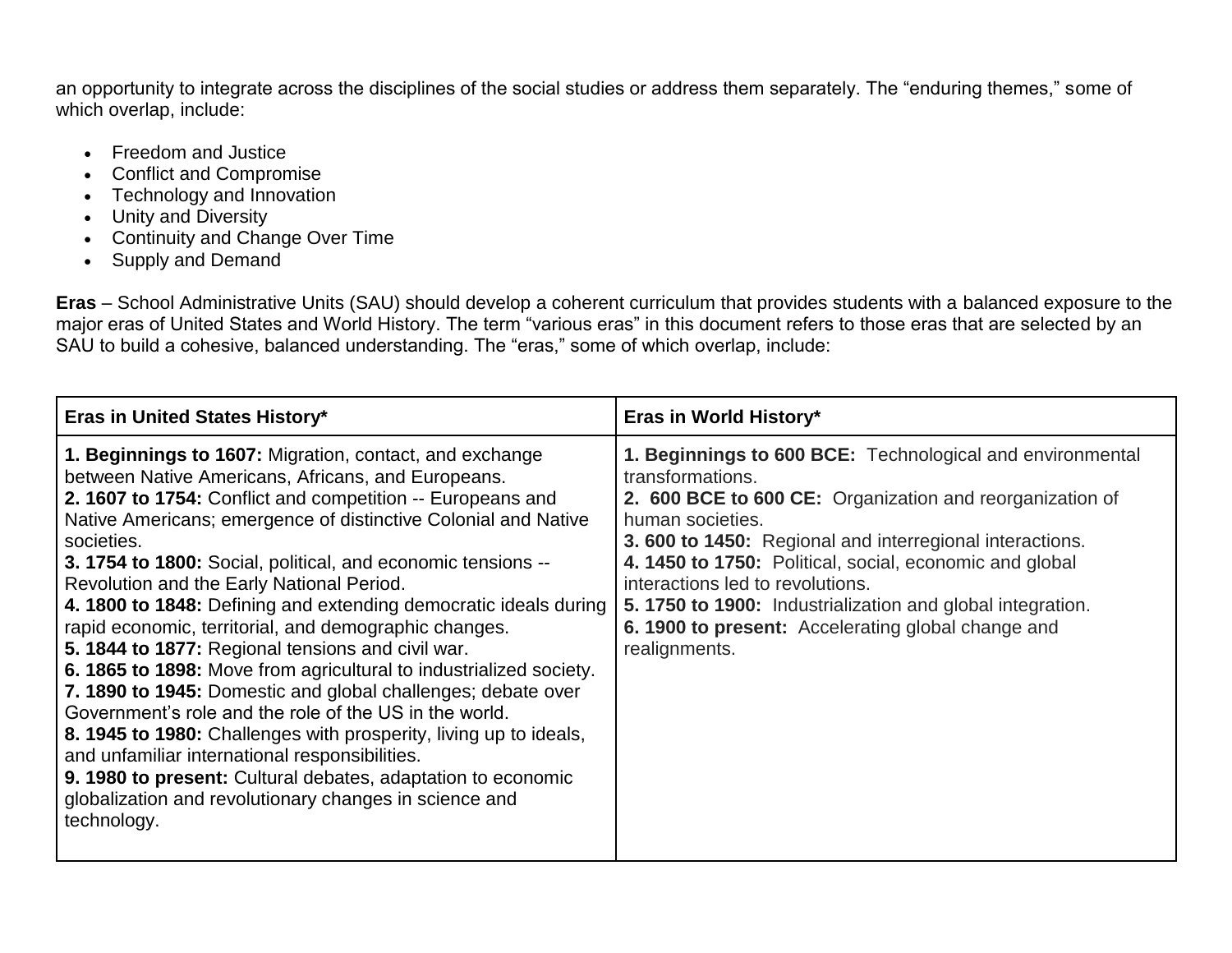| $^{\circ}$ A II<br>-10<br>circa<br>--<br>au<br>ait<br>GI AS. |
|--------------------------------------------------------------|
|--------------------------------------------------------------|

**Spiraling K-12 -** A course of study in which students will see the same topics throughout their school career, with each encounter increasing in complexity and reinforcing previous learning. The Social Studies Standards and performance expectations have been created in order to reflect a progression of increasing complexity from K-5 and between the 6-8, and 9-diploma grade spans.

# **Maine Statutes Related to Social Studies**

Title 20-A: Education §4722. High school diploma standards.

1. Minimum instructional requirements. A comprehensive program of instruction must include a minimum 4-year program that meets the curriculum requirements established by this chapter and any other instructional requirements established by the commissioner and the school board. [2009, c. 313, §15 (AMD).]

2. Required subjects. Courses in the following subjects shall be provided in separate or integrated study programs to all students and required for a high school diploma: …. Social studies and history, including American history, government, civics and personal finance-- 2 years; [2013, c. 244, §1 (AMD).]

Title 20-A MRSA §4706, as amended by PL 1991, c. 655, §4, is further amended to read:

§4706. Instruction in American history, Maine studies and Maine Native American history.

The following subjects are required: …. Maine Studies… American History… Maine Native American history (including Maine tribal governments, Maine Native American culture, Maine Native American territories, and Maine Native American economic systems). Maine Native American history and culture must be taught in all elementary and secondary schools, both public and private.

**Maine Native Americans** - The phrase "Maine Native Americans" refers to the four Maine Native American tribes – the Penobscot, the Passamaquoddy, the Micmac, and the Maliseet.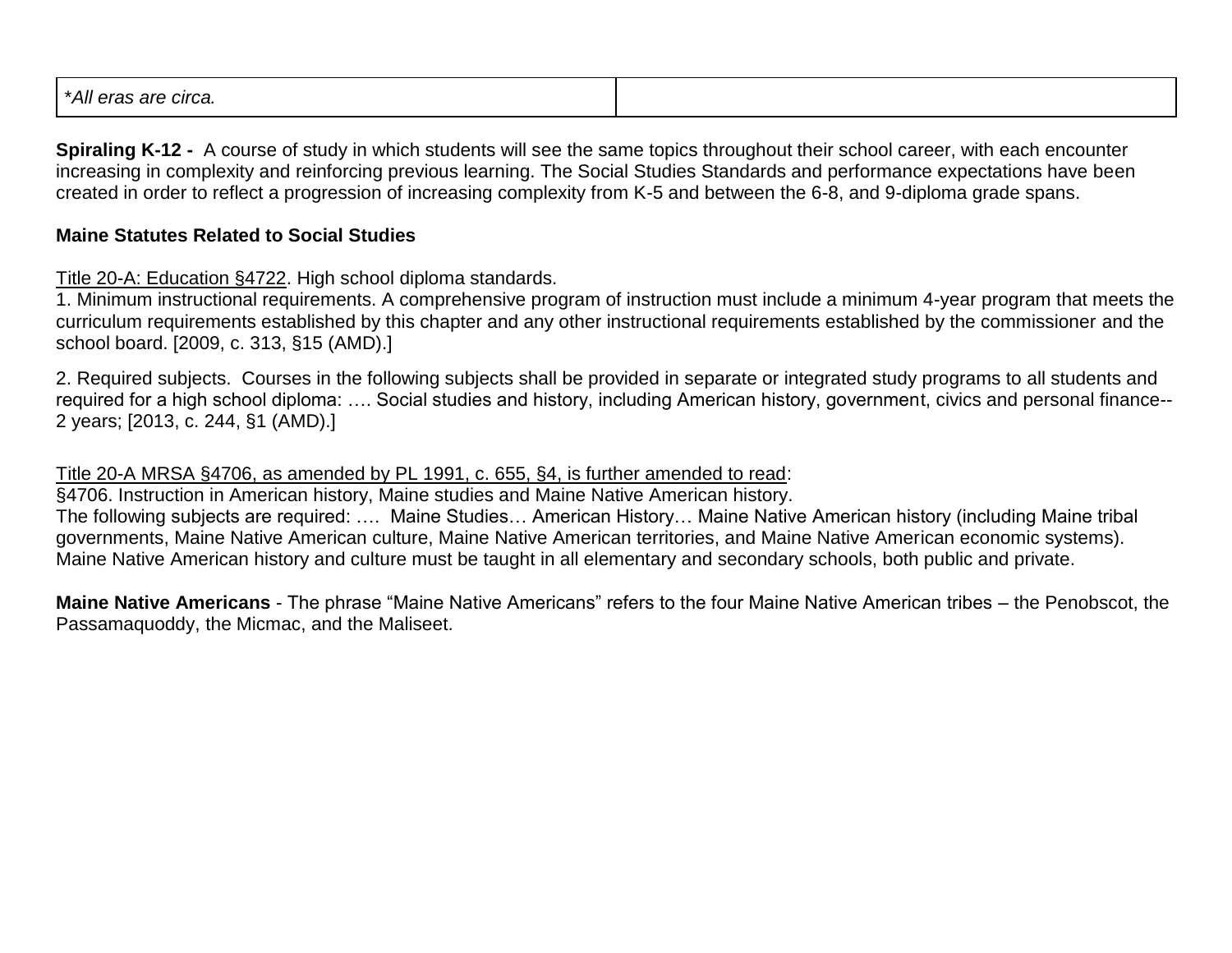| <b>Strand</b>   | <b>Civics &amp; Government</b>                                                                                      |                                                            |                                                                                            |
|-----------------|---------------------------------------------------------------------------------------------------------------------|------------------------------------------------------------|--------------------------------------------------------------------------------------------|
| <b>Standard</b> | Students draw on concepts from civics and government to understand political systems, power, authority, governance, |                                                            |                                                                                            |
|                 | civic ideals and practices, and the role of citizens in the community, Maine, the United States, and the world.     |                                                            |                                                                                            |
|                 | Childhood                                                                                                           |                                                            |                                                                                            |
|                 | Kindergarten                                                                                                        | Grade 1                                                    | Grade 2                                                                                    |
| Performance     | <b>Civics &amp; Government 1:</b>                                                                                   | <b>Civics &amp; Government 1:</b>                          | <b>Civics &amp; Government 1: Students understand</b>                                      |
| Expectations    | Students understand key ideas                                                                                       | Students understand key ideas                              | key ideas and processes that characterize                                                  |
|                 | and processes that characterize                                                                                     | and processes that characterize                            | democratic government in the community and                                                 |
|                 | democratic government in the                                                                                        | democratic government in the                               | the United States by describing and providing                                              |
|                 | community and the United States                                                                                     | community and the United States                            | examples of democratic ideals                                                              |
|                 | by identifying community workers                                                                                    | by recognizing symbols,                                    | <b>Civics &amp; Government 2: Students understand</b>                                      |
|                 | and volunteers and the roles they                                                                                   | monuments, celebrations, and                               | key ideas and processes that characterize                                                  |
|                 | play in promoting the common                                                                                        | leaders of State government.                               | democratic government in the community and                                                 |
|                 | good.                                                                                                               | <b>Civics &amp; Government 2:</b>                          | the United States by recognizing symbols,                                                  |
|                 | <b>Civics &amp; Government 2:</b>                                                                                   | Students understand the                                    | monuments, celebrations, and leaders of                                                    |
|                 | Students understand key ideas                                                                                       | concepts of rights, duties,                                | national government.                                                                       |
|                 | and processes that characterize                                                                                     | responsibilities, and participation                        | <b>Civics &amp; Government 3: Students understand</b>                                      |
|                 | democratic government in the                                                                                        | by explaining the purpose of                               | the concepts of rights, duties, responsibilities,                                          |
|                 | community and the United States                                                                                     | school/classroom rules and state                           | and participation by explaining the purpose of                                             |
|                 | by recognizing symbols,                                                                                             | laws encountered in daily                                  | school/classroom rules and national laws                                                   |
|                 | monuments, celebrations, and<br>leaders of local government.                                                        | experiences to promote the<br>common good and the peaceful | encountered in daily experiences to promote<br>the common good and the peaceful resolution |
|                 | <b>Civics &amp; Government 3:</b>                                                                                   | resolution of conflict.                                    | of conflict through selecting, planning, and                                               |
|                 | Students understand the                                                                                             | <b>Civics &amp; Government 3:</b>                          | participating in a civic action or service-                                                |
|                 | concepts of rights, duties,                                                                                         | <b>Students understand Maine</b>                           | learning project based on a classroom or                                                   |
|                 | responsibilities, and participation                                                                                 | Native Americans by explaining                             | school asset or need, and describing the                                                   |
|                 | by explaining the purpose of                                                                                        | their traditions and customs.                              | project's potential civic contribution. *                                                  |
|                 | school/classroom rules and local                                                                                    |                                                            | <b>Civics &amp; Government 4: Students understand</b>                                      |
|                 | laws encountered in daily                                                                                           |                                                            | the traditions of Maine Native Americans and                                               |
|                 | experiences to promote the                                                                                          |                                                            | various cultures by comparing national                                                     |
|                 | common good and the peaceful                                                                                        |                                                            | traditions and customs.                                                                    |
|                 | resolution of conflict.                                                                                             |                                                            |                                                                                            |
|                 | <b>Civics &amp; Government 4:</b>                                                                                   |                                                            |                                                                                            |
|                 | Students understand the                                                                                             |                                                            |                                                                                            |
|                 | concepts of rights, duties,                                                                                         |                                                            |                                                                                            |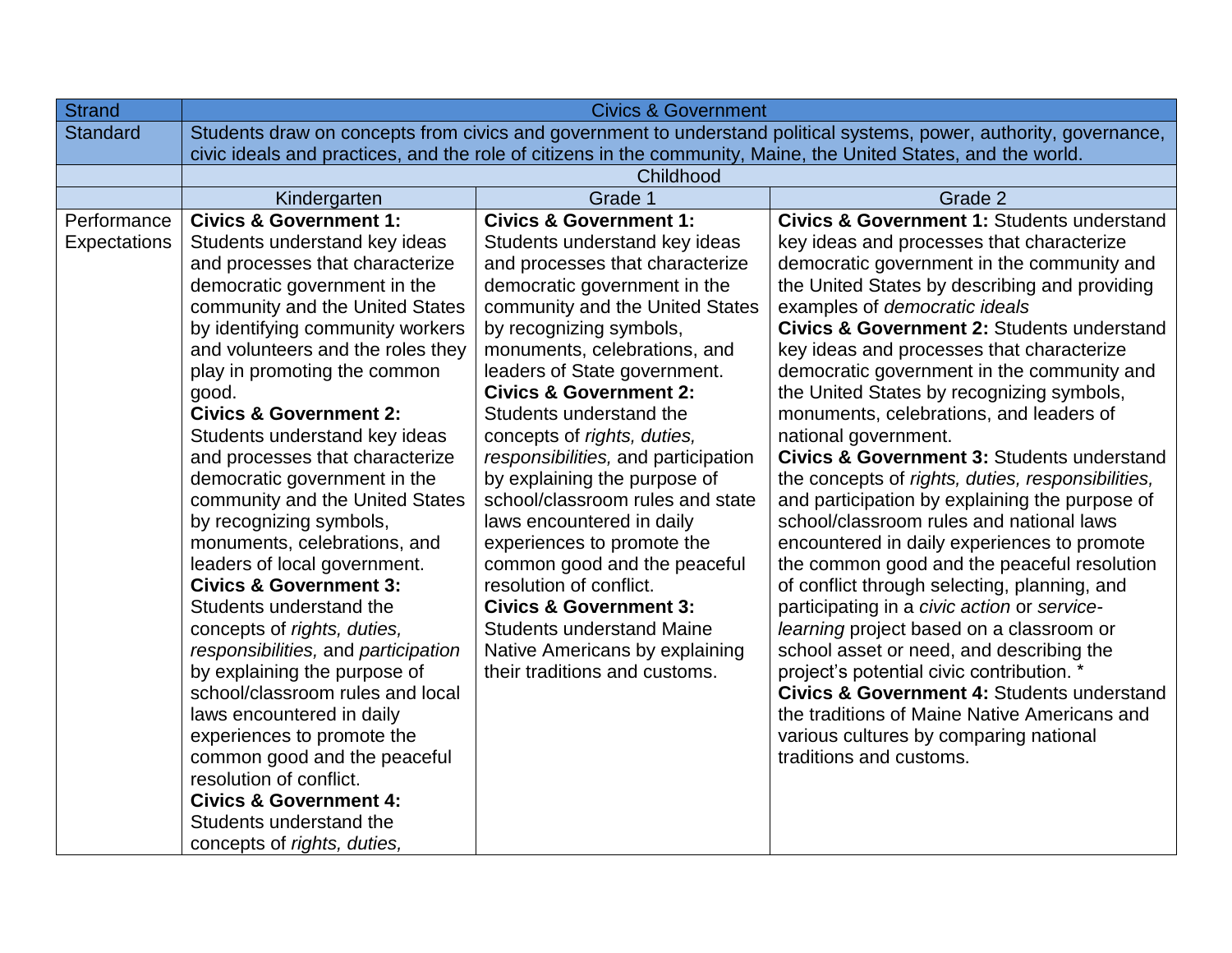| responsibilities, and participation |  |
|-------------------------------------|--|
| by describing classroom rights,     |  |
| duties, and responsibilities        |  |
| including how students              |  |
| participate in some classroom       |  |
| decisions and are obliged to        |  |
| follow classroom rules.             |  |
| <b>Civics &amp; Government 5:</b>   |  |
| Students understand civic           |  |
| aspects of classroom traditions     |  |
| and decisions by identifying and    |  |
| comparing diverse interests and     |  |
| opinions related to classroom       |  |
| traditions and decisions.           |  |

| <b>Strand</b>   | <b>Civics &amp; Government</b>                                                                                      |                                                                                                                 |                                            |  |
|-----------------|---------------------------------------------------------------------------------------------------------------------|-----------------------------------------------------------------------------------------------------------------|--------------------------------------------|--|
| <b>Standard</b> | Students draw on concepts from civics and government to understand political systems, power, authority, governance, |                                                                                                                 |                                            |  |
|                 |                                                                                                                     | civic ideals and practices, and the role of citizens in the community, Maine, the United States, and the world. |                                            |  |
|                 |                                                                                                                     | Childhood                                                                                                       |                                            |  |
|                 | Grade 3                                                                                                             | Grade 4                                                                                                         | Grade 5                                    |  |
| Performance     | <b>Civics &amp; Government 1:</b>                                                                                   | <b>Civics &amp; Government 1: Students</b>                                                                      | <b>Civics &amp; Government 1: Students</b> |  |
| Expectations    | Students understand the basic                                                                                       | understand the basic ideals, purposes,                                                                          | understand the basic ideals, purposes,     |  |
|                 | ideals, purposes, principles,                                                                                       | principles, structures, and processes of                                                                        | principles, structures, and processes of   |  |
|                 | structures, and processes of                                                                                        | democratic government in Maine and                                                                              | democratic government in Maine and the     |  |
|                 | democratic government in Maine                                                                                      | the United States by explaining and                                                                             | United States by explaining that the       |  |
|                 | and the United States by                                                                                            | providing examples of democratic                                                                                | structures and processes of government     |  |
|                 | explaining that the study of                                                                                        | ideals and constitutional principles to                                                                         | are described in documents, including      |  |
|                 | government includes how                                                                                             | include the rule of law, legitimate                                                                             | the Constitution of the United States.     |  |
|                 | governments are organized and                                                                                       | power, and common good.                                                                                         | <b>Civics &amp; Government 2: Students</b> |  |
|                 | how citizens participate.                                                                                           | <b>Civics &amp; Government 2: Students</b>                                                                      | understand the basic ideals, purposes,     |  |
|                 | <b>Civics &amp; Government 2:</b>                                                                                   | understand the basic ideals, purposes,                                                                          | principles, structures, and processes of   |  |
|                 | Students understand the basic                                                                                       | principles, structures, and processes of                                                                        | democratic government in Maine and the     |  |
|                 | ideals, purposes, principles,                                                                                       | democratic government in Maine by                                                                               | United States by explaining and giving     |  |
|                 | structures, and processes of                                                                                        | explaining and giving examples of                                                                               | examples of governmental structures        |  |
|                 | democratic government in Maine                                                                                      | governmental structures including the                                                                           | including the legislative, executive, and  |  |
|                 | and the United States by                                                                                            | legislative, executive, and judicial                                                                            |                                            |  |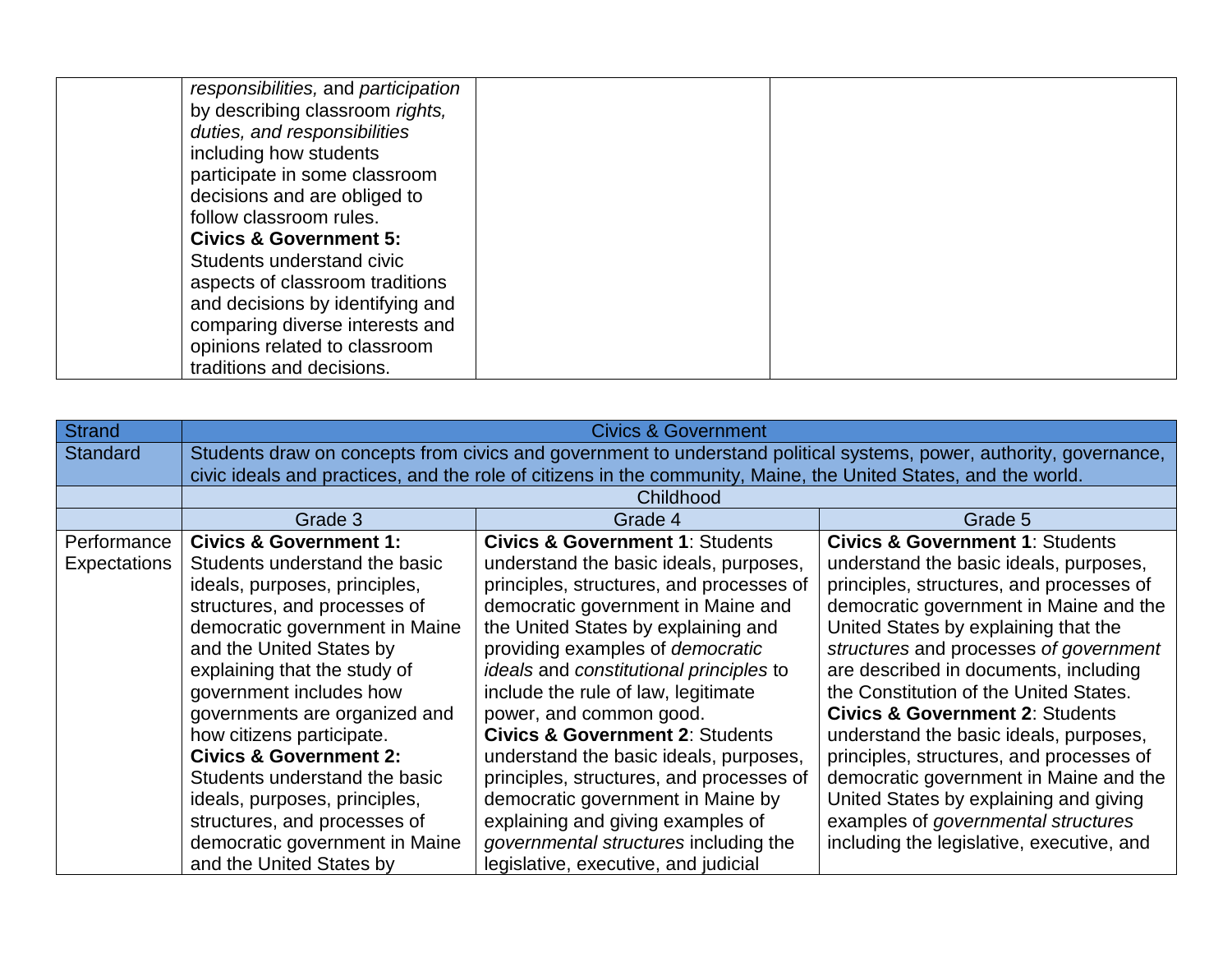| explaining how leaders are            | branches and the local and State levels    | judicial branches at national levels of      |
|---------------------------------------|--------------------------------------------|----------------------------------------------|
| elected and how laws are made         | of government.                             | government.                                  |
| and implemented.                      | <b>Civics &amp; Government 3: Students</b> | <b>Civics &amp; Government 3: Students</b>   |
| <b>Civics &amp; Government 3:</b>     | understand the basic ideals, purposes,     | understand the basic rights, duties,         |
| Students understand the basic         | principles, structures, and processes of   | responsibilities, and roles of citizens in a |
| rights, duties, responsibilities,     | democratic government in Maine by          | democratic republic by identifying and       |
| and roles of citizens in a            | explaining that the structures and         | describing the United States Constitution    |
| democratic republic by identifying    | processes of government are                | and Bill of Rights as documents that         |
| the rights, duties, and               | described in documents, including the      | establish government and protect the         |
| responsibilities of citizens within   | <b>Constitution of Maine.</b>              | rights of the individual United States       |
| the class, school, or community.      | <b>Civics &amp; Government 4: Students</b> | citizen.                                     |
| <b>Civics &amp; Government 4:</b>     | understand the basic rights, duties,       | <b>Civics &amp; Government 4: Students</b>   |
| Students understand the basic         | responsibilities, and roles of citizens in | understand the basic rights, duties,         |
| rights, duties, responsibilities,     | a democratic republic by providing         | responsibilities, and roles of citizens in a |
| and roles of citizens in a            | examples of how people influence           | democratic republic by providing             |
| democratic republic by providing      | government and work for the common         | examples of how people influence             |
| examples of how people                | good, including selecting, planning,       | government and work for the common           |
| influence government and work         | and participating in a civic action or     | good, including engaging in civil            |
| for the common good including         | service-learning project based on a        | disobedience.                                |
| voting and writing to legislators.    | classroom, school, or local community      | <b>Civics &amp; Government 5: Students</b>   |
| <b>Civics &amp; Government 5:</b>     | asset or need, and describe evidence       | understand civic aspects of unity and        |
| Students understand civic             | of the project's effectiveness and civic   | diversity in the daily life of various       |
| aspects of unity and diversity in     | contribution. *                            | cultures in the world, by identifying        |
| the daily life of various cultures in | <b>Civics &amp; Government 5: Students</b> | examples of unity and diversity in the       |
| Maine and the United States by        | understand civic aspects of unity and      | United States that relate to how laws        |
| identifying examples of unity         | diversity in the daily life of various     | protect individuals or groups to support     |
| (sameness) and diversity              | cultures in Maine and the United           | the common good.                             |
| (variety).                            | States, by identifying examples of unity   | <b>Civics &amp; Government 6: Students</b>   |
| <b>Civics &amp; Government 6:</b>     | and diversity in the United States that    | understand civic aspects of unity and        |
| Students understand civic             | relate to how laws protect individuals or  | diversity in the daily life of various       |
| aspects of unity and diversity in     | groups to support the common good.         | cultures of the world by describing civic    |
| the daily life of Maine Native        | <b>Civics &amp; Government 6: Students</b> | beliefs and activities in the daily life of  |
| Americans and other various           | understand civic aspects of unity and      | diverse cultures.                            |
| cultures in Maine by describing       | diversity in the daily life of various     |                                              |
| civic beliefs and activities in the   | cultures in the United States by           |                                              |
| daily life of diverse cultures of     | describing civic beliefs and activities in |                                              |
| Maine.                                | the daily life of diverse cultures.        |                                              |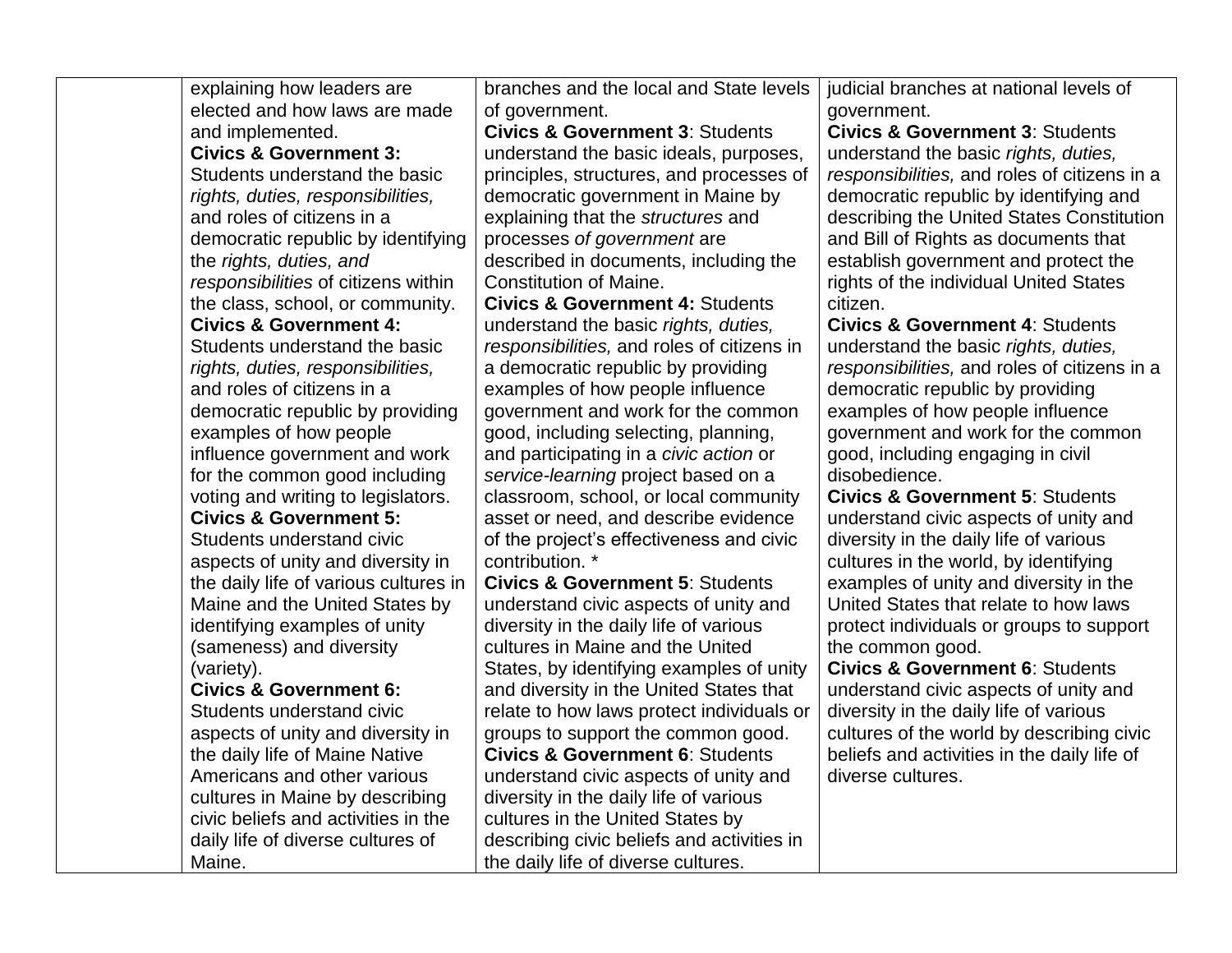| <b>Strand</b>               | <b>Civics &amp; Government</b>                                                                                                                                                                                                                                                                                                                                                                                                                                                                                                                                                                                                                                                                                                                                                                                                                                                                                                                                                                                                                                 |                                                                                                                     |  |
|-----------------------------|----------------------------------------------------------------------------------------------------------------------------------------------------------------------------------------------------------------------------------------------------------------------------------------------------------------------------------------------------------------------------------------------------------------------------------------------------------------------------------------------------------------------------------------------------------------------------------------------------------------------------------------------------------------------------------------------------------------------------------------------------------------------------------------------------------------------------------------------------------------------------------------------------------------------------------------------------------------------------------------------------------------------------------------------------------------|---------------------------------------------------------------------------------------------------------------------|--|
| <b>Standard</b>             | Students draw on concepts from civics and government to understand political systems, power, authority, governance,<br>civic ideals and practices, and the role of citizens in the community, Maine, the United States, and the world.                                                                                                                                                                                                                                                                                                                                                                                                                                                                                                                                                                                                                                                                                                                                                                                                                         |                                                                                                                     |  |
|                             | <b>Early Adolescence</b>                                                                                                                                                                                                                                                                                                                                                                                                                                                                                                                                                                                                                                                                                                                                                                                                                                                                                                                                                                                                                                       |                                                                                                                     |  |
|                             |                                                                                                                                                                                                                                                                                                                                                                                                                                                                                                                                                                                                                                                                                                                                                                                                                                                                                                                                                                                                                                                                | Grades 6-8                                                                                                          |  |
| Performance<br>Expectations | Civics & Government 1: Students understand the basic ideals, purposes, principles, structures, and processes of<br>constitutional government in Maine and the United States as well as examples of other forms of government in the<br>world by:                                                                                                                                                                                                                                                                                                                                                                                                                                                                                                                                                                                                                                                                                                                                                                                                               |                                                                                                                     |  |
|                             | (F1) Explaining that the study of government<br>(D1) Comparing the structures and processes of United States<br>includes the <i>structures</i> and functions of<br>government with examples of other forms of government.<br>(D2) Comparing how laws are made in Maine and at the federal<br>government and the political and civic activity of<br>level in the United States.<br>citizens.<br>(F2) Describing the structures and processes of<br>(D3) Analyze examples of democratic ideals and constitutional<br>United States government and government of the<br>principles that include the rule of law, legitimate power, and<br>State of Maine and how these are framed by the<br>common good.<br>United States Constitution, the Maine Constitution,<br>and other primary sources.<br>(F3) Explaining the concepts of federalism and<br>checks and balances and the role these concepts<br>play in the governments of the United States and<br>Maine as framed by the United States Constitution,<br>the Maine Constitution and other primary sources. |                                                                                                                     |  |
|                             |                                                                                                                                                                                                                                                                                                                                                                                                                                                                                                                                                                                                                                                                                                                                                                                                                                                                                                                                                                                                                                                                | Civics & Government 2: Students understand constitutional and legal rights, civic duties and responsibilities, and  |  |
|                             | roles of citizens in a constitutional democracy by:                                                                                                                                                                                                                                                                                                                                                                                                                                                                                                                                                                                                                                                                                                                                                                                                                                                                                                                                                                                                            |                                                                                                                     |  |
|                             | (F1) Explaining the constitutional and legal status                                                                                                                                                                                                                                                                                                                                                                                                                                                                                                                                                                                                                                                                                                                                                                                                                                                                                                                                                                                                            | (D1) Analyzing examples of the protection of rights in court                                                        |  |
|                             | of "citizen" and provide examples of rights, duties,                                                                                                                                                                                                                                                                                                                                                                                                                                                                                                                                                                                                                                                                                                                                                                                                                                                                                                                                                                                                           | cases or from current events.                                                                                       |  |
|                             | and responsibilities of citizens.                                                                                                                                                                                                                                                                                                                                                                                                                                                                                                                                                                                                                                                                                                                                                                                                                                                                                                                                                                                                                              | (D2) Analyzing how people influence government and work for                                                         |  |
|                             | (F2) Describing how the powers of government are                                                                                                                                                                                                                                                                                                                                                                                                                                                                                                                                                                                                                                                                                                                                                                                                                                                                                                                                                                                                               | the common good including voting, writing to legislators,                                                           |  |
|                             | limited to protect individual rights and minority<br>rights as described in the United States                                                                                                                                                                                                                                                                                                                                                                                                                                                                                                                                                                                                                                                                                                                                                                                                                                                                                                                                                                  | performing community service, and engaging in civil<br>disobedience through selecting, planning, and implementing a |  |
|                             | Constitution and the Bill of Rights.                                                                                                                                                                                                                                                                                                                                                                                                                                                                                                                                                                                                                                                                                                                                                                                                                                                                                                                                                                                                                           | civic action or service-learning project based on a school,                                                         |  |
|                             |                                                                                                                                                                                                                                                                                                                                                                                                                                                                                                                                                                                                                                                                                                                                                                                                                                                                                                                                                                                                                                                                | community, or state asset or need, and analyze the project's                                                        |  |
|                             |                                                                                                                                                                                                                                                                                                                                                                                                                                                                                                                                                                                                                                                                                                                                                                                                                                                                                                                                                                                                                                                                | effectiveness and civic contribution. *                                                                             |  |
|                             | Civics & Government 3: Students understand political and civic aspects of cultural diversity by:                                                                                                                                                                                                                                                                                                                                                                                                                                                                                                                                                                                                                                                                                                                                                                                                                                                                                                                                                               |                                                                                                                     |  |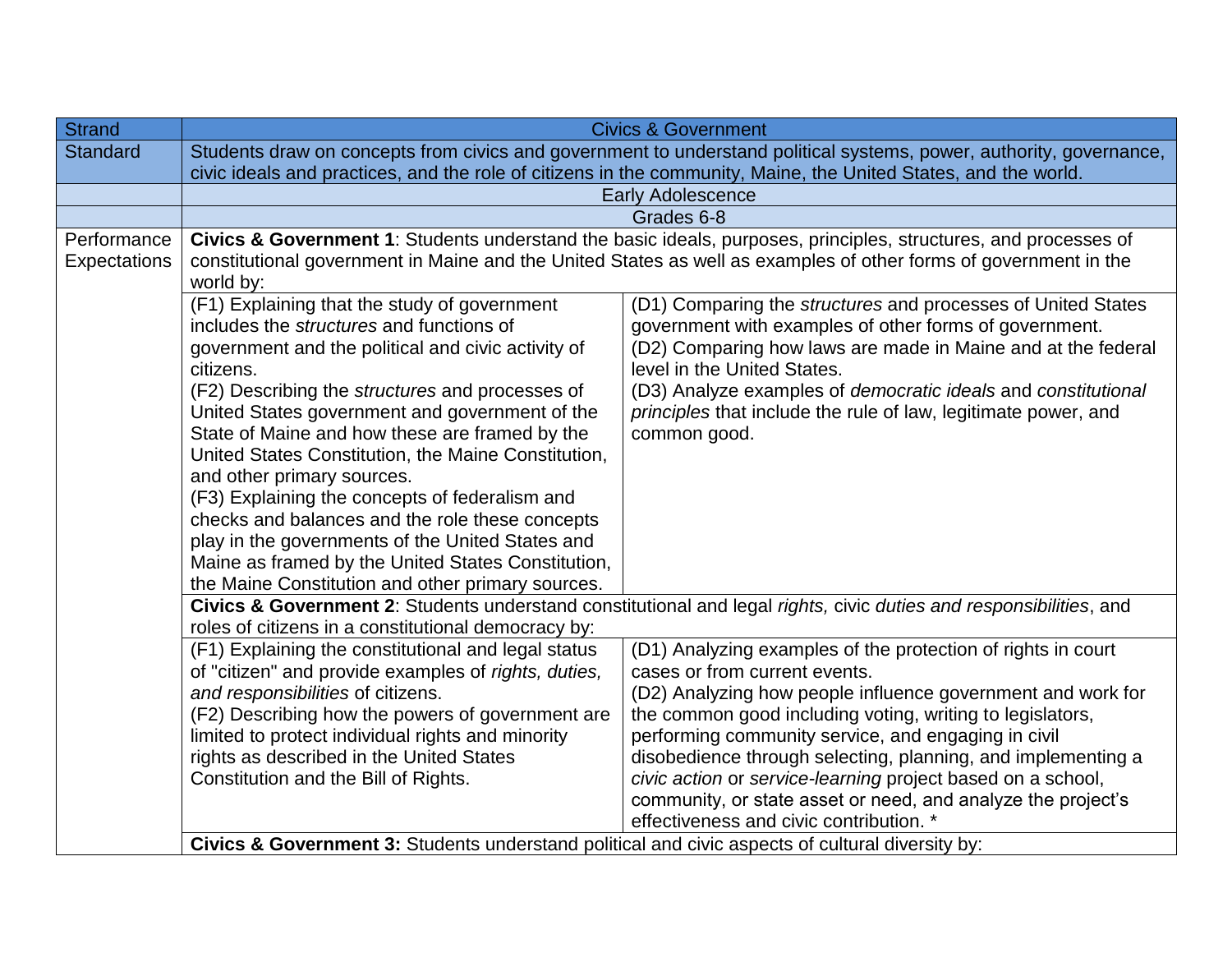| (F1) Explaining basic civic aspects of historical<br>and/or <i>current issues</i> that involve unity and<br>diversity in Maine, the United States, and other<br>nations.<br>(F2) Describing the political structures and civic<br>responsibilities of the diverse historic and current<br>cultures of Maine, including Maine Native<br>Americans. | (D1) Explaining constitutional and political aspects of historical<br>and/or current issues that involve unity and diversity in Maine,<br>the United States, and other nations.<br>(D2) Describing the political structures and civic responsibilities<br>of the diverse historic and current cultures of the United States<br>and the world. |
|---------------------------------------------------------------------------------------------------------------------------------------------------------------------------------------------------------------------------------------------------------------------------------------------------------------------------------------------------|-----------------------------------------------------------------------------------------------------------------------------------------------------------------------------------------------------------------------------------------------------------------------------------------------------------------------------------------------|
|---------------------------------------------------------------------------------------------------------------------------------------------------------------------------------------------------------------------------------------------------------------------------------------------------------------------------------------------------|-----------------------------------------------------------------------------------------------------------------------------------------------------------------------------------------------------------------------------------------------------------------------------------------------------------------------------------------------|

| <b>Strand</b>       |                                                                                                                        | <b>Civics &amp; Government</b>                                                                                         |  |
|---------------------|------------------------------------------------------------------------------------------------------------------------|------------------------------------------------------------------------------------------------------------------------|--|
| <b>Standard</b>     | Students draw on concepts from civics and government to understand political systems, power, authority, governance,    |                                                                                                                        |  |
|                     | civic ideals and practices, and the role of citizens in the community, Maine, the United States, and the world.        |                                                                                                                        |  |
|                     |                                                                                                                        | Adolescence                                                                                                            |  |
|                     |                                                                                                                        | Grades 9-Diploma                                                                                                       |  |
| Performance         |                                                                                                                        | Civics & Government 1: Students understand the ideals, purposes, principles, structures, and processes of              |  |
| <b>Expectations</b> |                                                                                                                        | constitutional government in the United States and in the American political system, as well as examples of other      |  |
|                     | forms of government and political systems in the world by:                                                             |                                                                                                                        |  |
|                     | (F1) Explaining that the study of government                                                                           | (D1) Evaluating and comparing the relationship of citizens with                                                        |  |
|                     | includes the structures, functions, institutions, and                                                                  | government in the United States and other regions of the world.                                                        |  |
|                     | forms of government.<br>(D2) Evaluating current issues by applying democratic ideals and                               |                                                                                                                        |  |
|                     | (F2) Explaining how and why democratic                                                                                 | constitutional principles of government in the United States,                                                          |  |
|                     | institutions and interpretations of democratic ideals                                                                  | including checks and balances, federalism, and consent of the                                                          |  |
|                     | and constitutional principles change over time.                                                                        | governed as put forth in founding documents.                                                                           |  |
|                     | (F3) Describing the purpose, structures, and                                                                           | (D3) Comparing the American political system with examples of                                                          |  |
|                     | processes of the American political system.<br>political systems from other parts of the world.                        |                                                                                                                        |  |
|                     | Civics & Government 2: Students understand the constitutional and legal rights, the civic duties and responsibilities, |                                                                                                                        |  |
|                     |                                                                                                                        | and roles of citizens in a constitutional democracy and the role of citizens living under other forms of government in |  |
|                     | the world by:                                                                                                          |                                                                                                                        |  |
|                     | (F1) Explaining the relationship between                                                                               | (D1) Comparing the rights, duties, and responsibilities of United                                                      |  |
|                     | constitutional and legal rights, and civic duties and                                                                  | States citizens with those of citizens from other nations.                                                             |  |
|                     | responsibilities in a constitutional democracy.                                                                        | (D2) Analyzing the constitutional principles and the roles of the                                                      |  |
|                     | (F2) Evaluating the relationship between the                                                                           | citizen and the government in major laws or cases.                                                                     |  |
|                     | government and the individual as evident in the                                                                        |                                                                                                                        |  |
|                     | United States Constitution, the Bill of Rights, and                                                                    |                                                                                                                        |  |
|                     | landmark court cases.                                                                                                  |                                                                                                                        |  |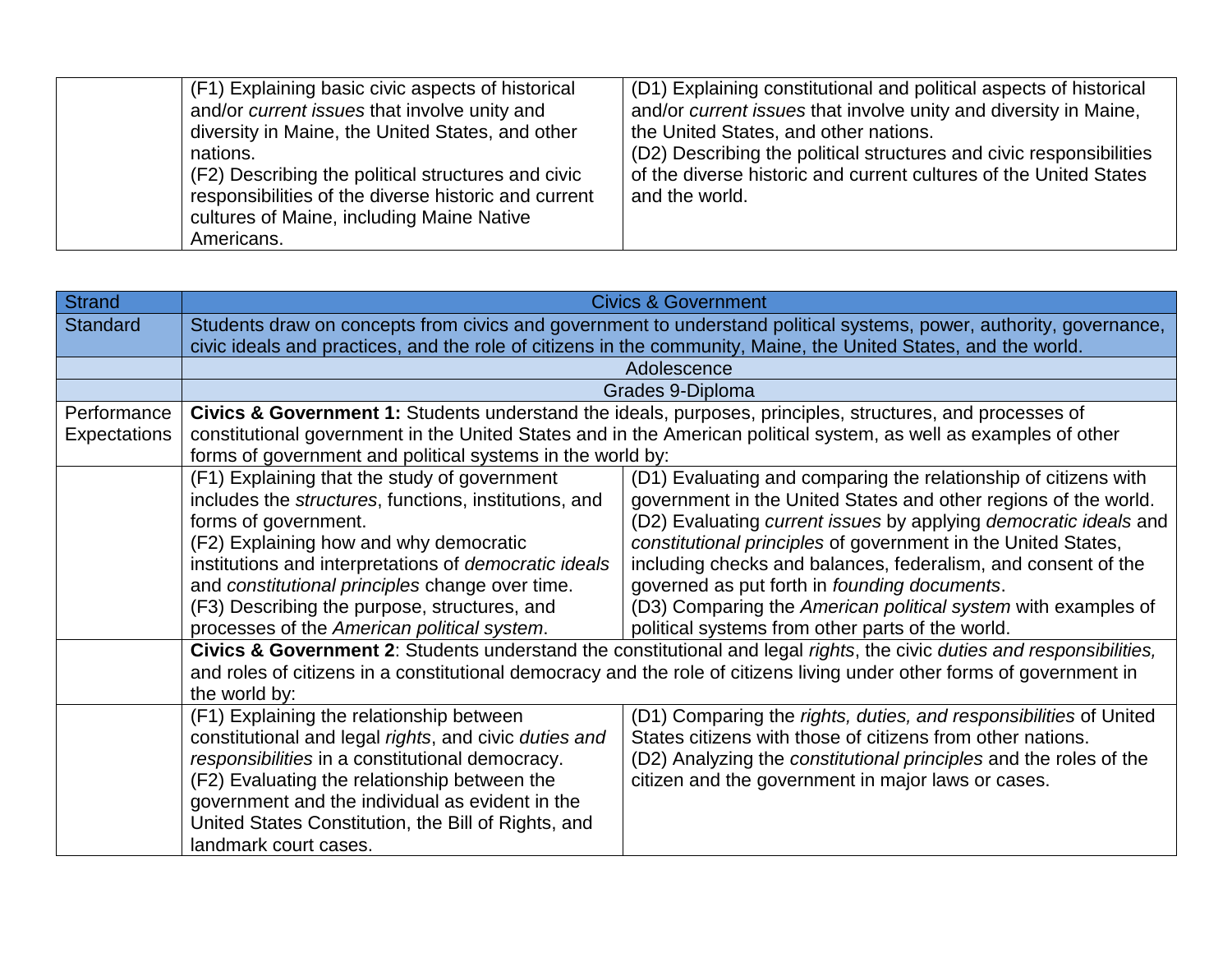| (F3) Evaluating how people influence government<br>and work for the common good, including voting,<br>writing to legislators, performing community<br>service, and engaging in civil disobedience.                                                                                                                                         |                                                                                                                                                                                                                                                                                                                                                                                                                                                                                                                                                                                                                     |
|--------------------------------------------------------------------------------------------------------------------------------------------------------------------------------------------------------------------------------------------------------------------------------------------------------------------------------------------|---------------------------------------------------------------------------------------------------------------------------------------------------------------------------------------------------------------------------------------------------------------------------------------------------------------------------------------------------------------------------------------------------------------------------------------------------------------------------------------------------------------------------------------------------------------------------------------------------------------------|
| Civics & Government 3: Students understand political and civic aspects of cultural diversity by:                                                                                                                                                                                                                                           |                                                                                                                                                                                                                                                                                                                                                                                                                                                                                                                                                                                                                     |
| (F1) Explaining basic civic aspects of historical<br>and/or current issues that involve unity and<br>diversity in Maine, the United States, and other<br>nations.<br>(F2) Describing the political structures and civic<br>responsibilities of the diverse historic and current<br>cultures of Maine, including Maine Native<br>Americans. | (D1) Analyzing constitutional and political aspects of historical<br>and/or current issues that involve unity and diversity in Maine,<br>the United States, and other nations through selecting, planning,<br>and implementing a civic action or service-learning project based<br>on a community, school, state, national, or international asset or<br>need, and evaluate the project's effectiveness and civic<br>contribution. *<br>(D2) Analyzing the political structures, political power, and<br>political perspectives of the diverse historic and current cultures<br>of the United States and the world. |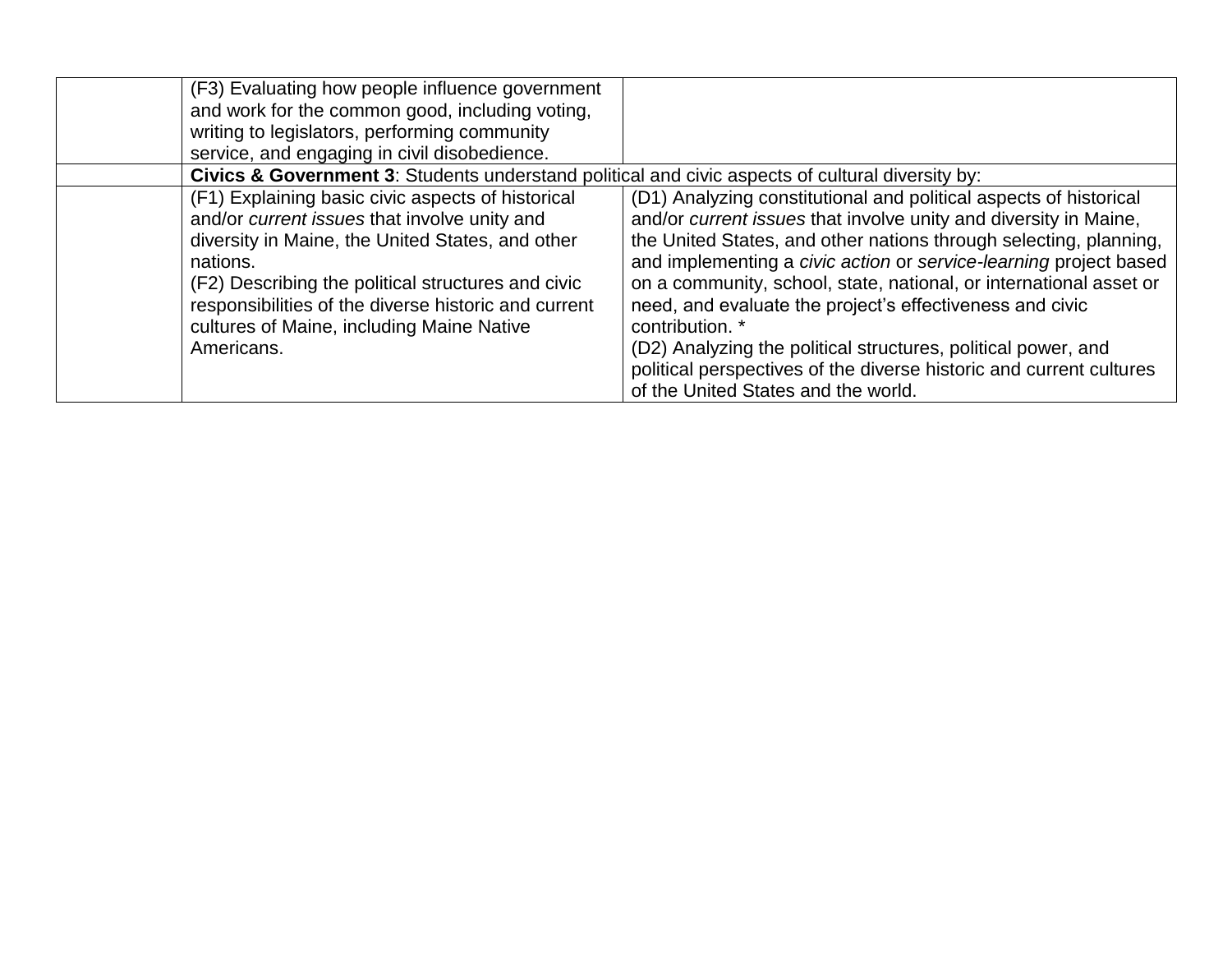| <b>Strand</b>   | <b>Personal Finance &amp; Economics</b>                                                                         |                                                                                                             |                                              |
|-----------------|-----------------------------------------------------------------------------------------------------------------|-------------------------------------------------------------------------------------------------------------|----------------------------------------------|
| <b>Standard</b> | Students draw from concepts and processes in personal finance to understand issues of money management, saving, |                                                                                                             |                                              |
|                 |                                                                                                                 | investing, credit, and debt; students draw from concepts and processes in economics to understand issues of |                                              |
|                 |                                                                                                                 | production, distribution, consumption in the community, Maine, the United States, and the world.            |                                              |
|                 |                                                                                                                 | Childhood                                                                                                   |                                              |
|                 | Kindergarten                                                                                                    | Grade 1                                                                                                     | Grade 2                                      |
| Performance     | <b>Personal Finance: Students</b>                                                                               | <b>Personal Finance: Students</b>                                                                           | <b>Personal Finance: Students understand</b> |
| Expectations    | understand the nature of personal                                                                               | understand the nature of personal                                                                           | the nature of personal finance as well as    |
|                 | finance as well as key                                                                                          | finance as well as key foundational                                                                         | key foundational ideas by describing how     |
|                 | foundational ideas by describing                                                                                | ideas by describing how spending,                                                                           | planning for the future is important to      |
|                 | how money has value and can be                                                                                  | saving, and sharing are ways to use                                                                         | managing money.                              |
|                 | traded for goods and services.                                                                                  | money.                                                                                                      | <b>Economics:</b> Students understand the    |
|                 | <b>Economics: Students understand</b>                                                                           | <b>Economics: Students understand</b>                                                                       | nature of economics as well as key           |
|                 | the nature of economics as well                                                                                 | the nature of economics as well as                                                                          | foundational ideas by explaining how         |
|                 | as key foundational ideas by                                                                                    | key foundational ideas by explaining                                                                        | people make choices about how to use         |
|                 | describing how people make                                                                                      | and making decisions about how to                                                                           | scarce resources and make individual and     |
|                 | choices to meet their needs and                                                                                 | use scarce resources to meet their                                                                          | collaborative plans to meet their own        |
|                 | wants.                                                                                                          | needs and wants. *                                                                                          | needs and wants. *                           |
|                 | <b>Global Connections: Students</b>                                                                             | <b>Global Connections: Students</b>                                                                         | <b>Global Connections: Students</b>          |
|                 | understand the influence of                                                                                     | understand the influence of                                                                                 | understand the influence of economics on     |
|                 | economics on individuals and                                                                                    | economics on individuals and                                                                                | individuals and groups in the United States  |
|                 | groups in the United States and                                                                                 | groups in the United States and the                                                                         | and the World, including Maine Native        |
|                 | the World, including Maine Native                                                                               | World, including Maine Native                                                                               | Americans by describing the work and         |
|                 | Americans, by identifying how                                                                                   | Americans by identifying how                                                                                | contributions of various groups to the       |
|                 | individuals, families, and                                                                                      | individuals, families, and                                                                                  | economics of the local community in the      |
|                 | communities are part of an                                                                                      | communities are influenced by                                                                               | past and present.                            |
|                 | economy.                                                                                                        | economic factors.                                                                                           |                                              |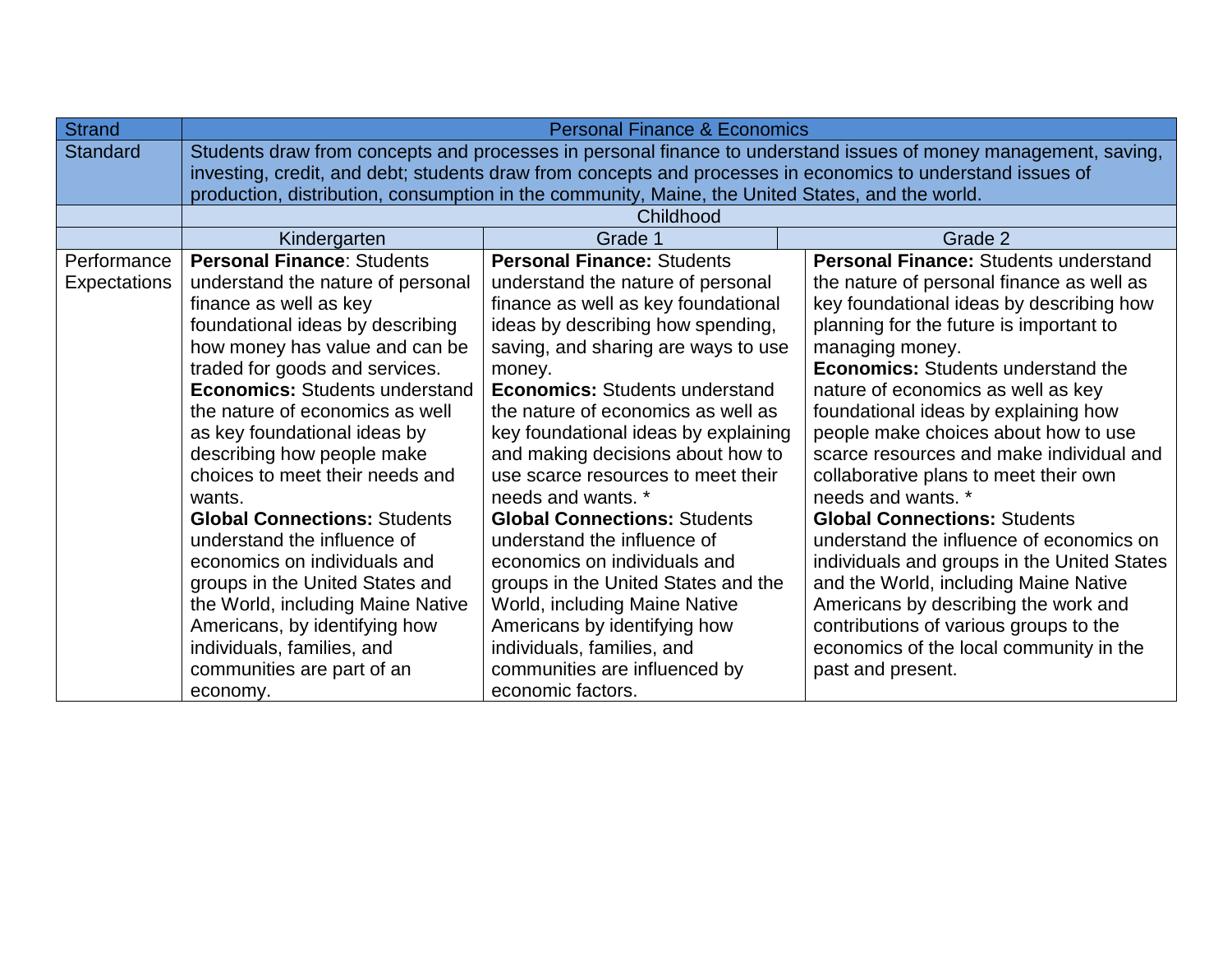| <b>Strand</b>   | <b>Personal Finance &amp; Economics</b>                                                                         |                                                                                                  |                                              |
|-----------------|-----------------------------------------------------------------------------------------------------------------|--------------------------------------------------------------------------------------------------|----------------------------------------------|
| <b>Standard</b> | Students draw from concepts and processes in personal finance to understand issues of money management, saving, |                                                                                                  |                                              |
|                 | investing, credit, and debt; students draw from concepts and processes in economics to understand issues of     |                                                                                                  |                                              |
|                 |                                                                                                                 | production, distribution, consumption in the community, Maine, the United States, and the world. |                                              |
|                 |                                                                                                                 | Childhood                                                                                        |                                              |
|                 | Grade 3                                                                                                         | Grade 4                                                                                          | Grade 5                                      |
| Performance     | <b>Personal Finance: Students</b>                                                                               | <b>Personal Finance: Students</b>                                                                | <b>Personal Finance: Students understand</b> |
| Expectations    | understand the nature of personal                                                                               | understand the principles and                                                                    | the principles and process of personal       |
|                 | finance as well as key                                                                                          | process of personal finance by                                                                   | finance by describing situations in which    |
|                 | foundational ideas by describing                                                                                | describing situations in which                                                                   | choices are related to the use of financial  |
|                 | situations in which personal                                                                                    | financial institutions can be used to                                                            | resources and financial institutions.        |
|                 | choices are related to the use of                                                                               | manage money.                                                                                    | <b>Economics:</b> Students understand the    |
|                 | money.                                                                                                          | Economics: Students understand                                                                   | basis of the economies of the community,     |
|                 | <b>Economics: Students understand</b>                                                                           | economics and the basis of the                                                                   | Maine, the United States, and various        |
|                 | economics and the basis of the                                                                                  | economies of the community, Maine,                                                               | regions of the world by examining            |
|                 | economies of the community,                                                                                     | the United States, and various                                                                   | different ways producers of goods and        |
|                 | Maine, the United States, and                                                                                   | regions of the world by explaining                                                               | services help satisfy the wants and needs    |
|                 | various regions of the world by                                                                                 | how scarcity leads to choices about                                                              | of consumers in a market economy by          |
|                 | explaining how scarcity leads to                                                                                | how goods and services are                                                                       | using entrepreneurship, natural, human       |
|                 | choices about what goods and                                                                                    | consumed and distributed, and by                                                                 | and capital resources, as well as            |
|                 | services are produced and for                                                                                   | making a real or simulated decision                                                              | collaborating to make a decision. *          |
|                 | whom they are produced.                                                                                         | related to scarcity. *                                                                           | <b>Global Connections: Students</b>          |
|                 | <b>Global Connections: Students</b>                                                                             | <b>Global Connections: Students</b>                                                              | understand economic aspects of unity         |
|                 | understand economic aspects of                                                                                  | understand economic aspects of                                                                   | and diversity in the community, Maine,       |
|                 | unity and diversity in the                                                                                      | unity and diversity in the community,                                                            | and regions of the United States and the     |
|                 | community, Maine, and regions of                                                                                | Maine, and regions of the United                                                                 | world, including Maine Native American       |
|                 | the United States and the world,                                                                                | States and the world, including Maine                                                            | communities, by explaining economic          |
|                 | including Maine Native American                                                                                 | Native American communities by                                                                   | processes, economic institutions, and        |
|                 | communities by describing                                                                                       | identifying economic processes,                                                                  | economic influences related to Maine         |
|                 | economic similarities and                                                                                       | economic institutions, and economic                                                              | Native Americans and various cultures in     |
|                 | differences within the community,                                                                               | influences related to Maine Native                                                               | the United States and the world.             |
|                 | Maine, and the United States.                                                                                   | Americans and various cultures in the                                                            |                                              |
|                 |                                                                                                                 | United States and the world.                                                                     |                                              |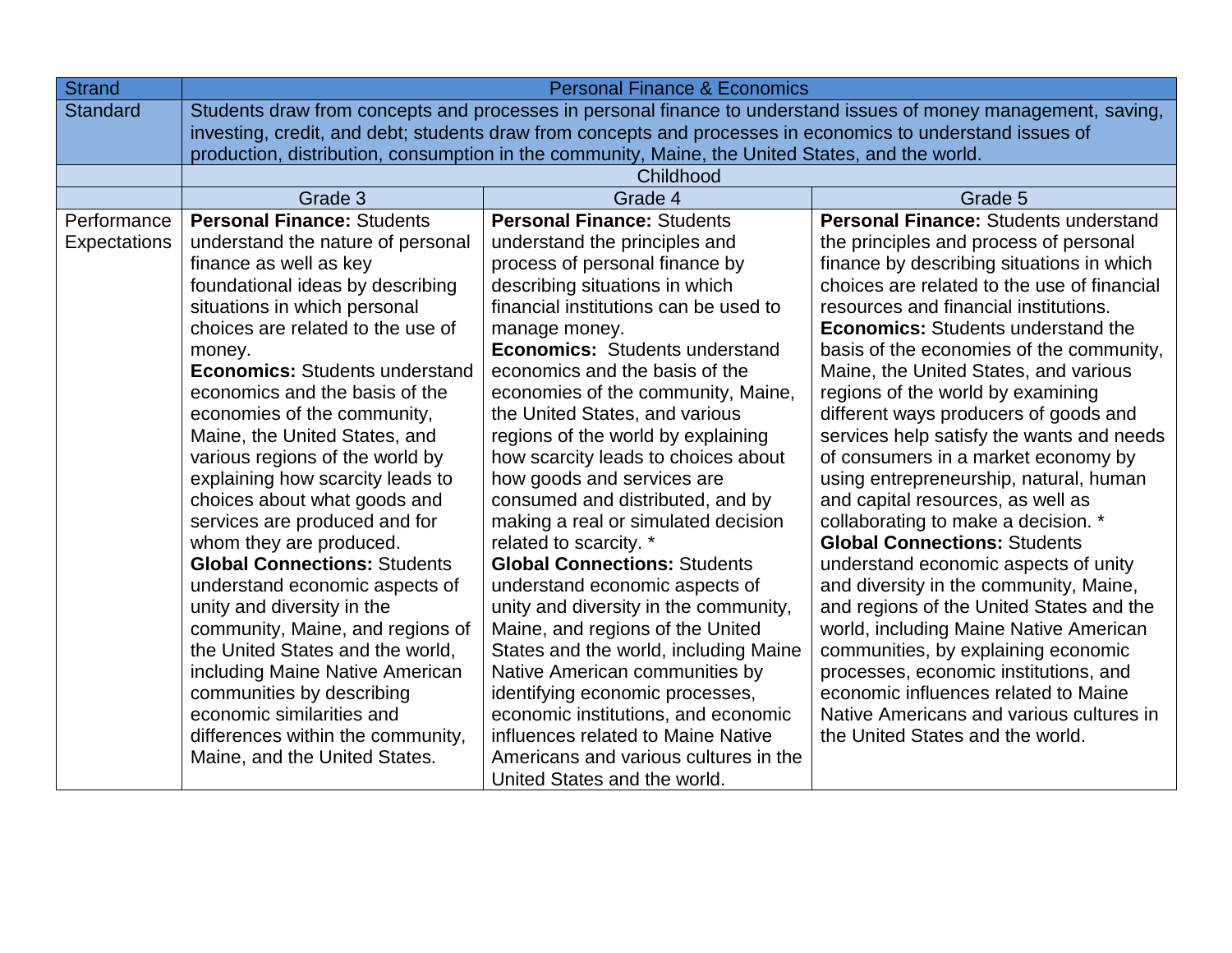| <b>Strand</b>   | <b>Personal Finance &amp; Economics</b>                                                                                                                                                                                                                                                                                                                                                                                                                                                                                                                                                                                       |                                                                                                                                                                 |  |
|-----------------|-------------------------------------------------------------------------------------------------------------------------------------------------------------------------------------------------------------------------------------------------------------------------------------------------------------------------------------------------------------------------------------------------------------------------------------------------------------------------------------------------------------------------------------------------------------------------------------------------------------------------------|-----------------------------------------------------------------------------------------------------------------------------------------------------------------|--|
| <b>Standard</b> | Students draw from concepts and processes in personal finance to understand issues of money management, saving,<br>investing, credit, and debt; students draw from concepts and processes in economics to understand issues of<br>production, distribution, consumption in the community, Maine, the United States, and the world.                                                                                                                                                                                                                                                                                            |                                                                                                                                                                 |  |
|                 |                                                                                                                                                                                                                                                                                                                                                                                                                                                                                                                                                                                                                               | <b>Early Adolescence</b>                                                                                                                                        |  |
|                 |                                                                                                                                                                                                                                                                                                                                                                                                                                                                                                                                                                                                                               | Grades 6-8                                                                                                                                                      |  |
| Performance     | Personal Finance: Students understand the principles and processes of personal finance by:                                                                                                                                                                                                                                                                                                                                                                                                                                                                                                                                    |                                                                                                                                                                 |  |
| Expectations    | (D1) Using a process for making spending and savings<br>(F1) Explaining how scarcity influences choices and<br>relates to the market economy.<br>decisions based on work, wages, income, expenses, and<br>budgets as they relate to the study of individual financial<br>(F2) Identifying factors that contribute to spending and<br>savings decisions.<br>choices. *<br><b>Economics:</b> Students understand the principles and processes of personal economics, the influence of economics<br>on personal life and business, and the economic systems of Maine, the United States, and various regions of the<br>world by: |                                                                                                                                                                 |  |
|                 | (F1) Describing the functions of financial institutions.<br>(D1) Explaining how scarcity requires choices and relates to<br>(F2) Describing the function and process of taxation.<br>the market economy, entrepreneurship, supply and demand.                                                                                                                                                                                                                                                                                                                                                                                 |                                                                                                                                                                 |  |
|                 | various world cultures, including Maine Native Americans, by:                                                                                                                                                                                                                                                                                                                                                                                                                                                                                                                                                                 | Global Connections: Students understand economic aspects of unity and diversity in Maine, the United States, and                                                |  |
|                 | (F1) Researching the pros and cons of economic<br>processes, economic institutions, and economic<br>influences of diverse cultures, including Maine Native<br>Americans, various historical and recent immigrant<br>groups in the United States, and various cultures in the<br>world to propose a solution to an economic problem. *                                                                                                                                                                                                                                                                                         | (D1) Describing factors in economic development, and how<br>states, regions, and nations have worked together to<br>promote economic unity and interdependence. |  |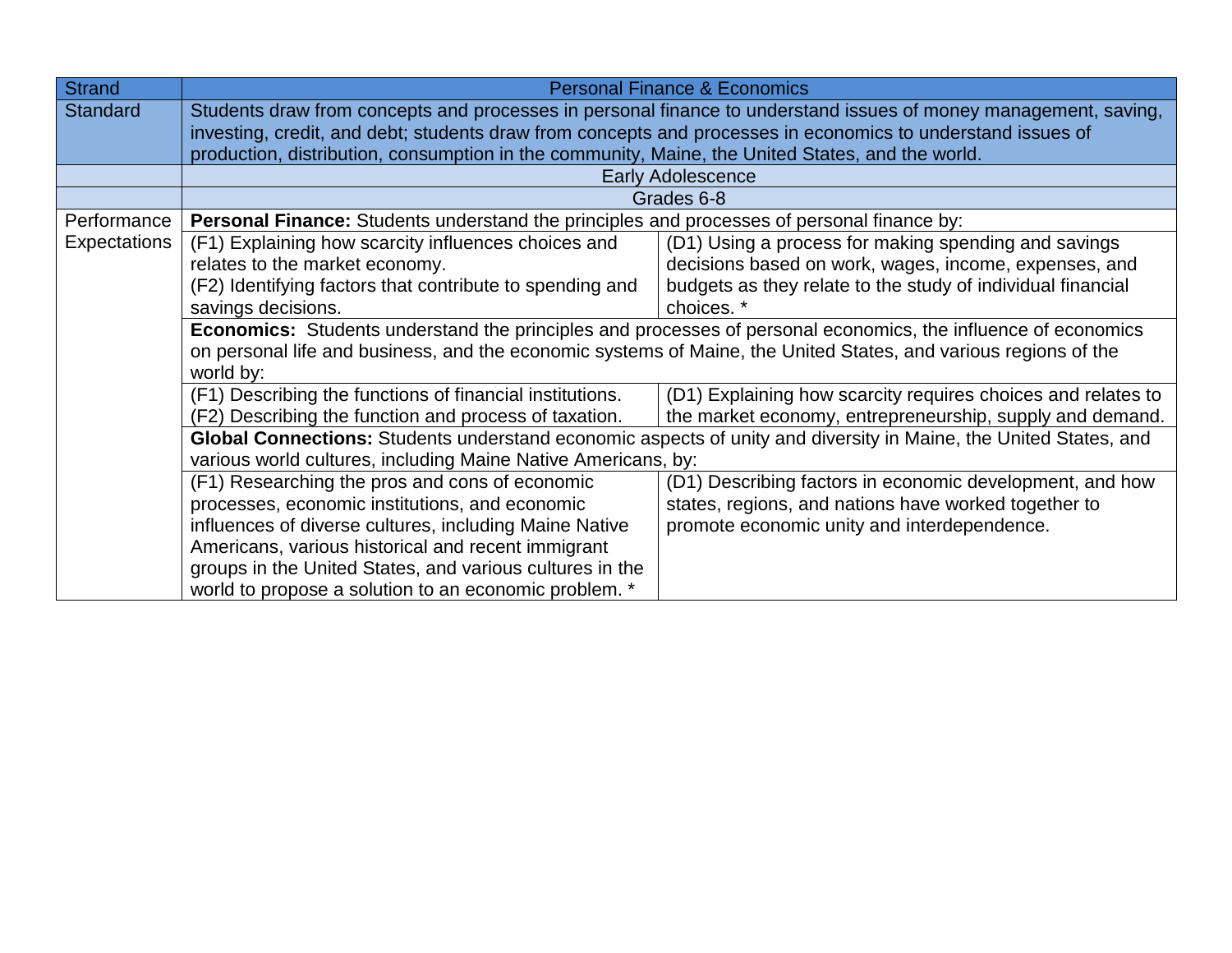| <b>Strand</b>                                                                                                                                                                               | <b>Personal Finance &amp; Economics</b>                                                                                                                                                                                                                                                                                                                                                                                                                                                                                                                                                                                                                                                                                                                                                                                        |                                                                                                                                                                                                                                                                          |  |
|---------------------------------------------------------------------------------------------------------------------------------------------------------------------------------------------|--------------------------------------------------------------------------------------------------------------------------------------------------------------------------------------------------------------------------------------------------------------------------------------------------------------------------------------------------------------------------------------------------------------------------------------------------------------------------------------------------------------------------------------------------------------------------------------------------------------------------------------------------------------------------------------------------------------------------------------------------------------------------------------------------------------------------------|--------------------------------------------------------------------------------------------------------------------------------------------------------------------------------------------------------------------------------------------------------------------------|--|
| <b>Standard</b>                                                                                                                                                                             | Students draw from concepts and processes in personal finance to understand issues of money management, saving,<br>investing, credit, and debt; students draw from concepts and processes in economics to understand issues of<br>production, distribution, consumption in the community, Maine, the United States, and the world.                                                                                                                                                                                                                                                                                                                                                                                                                                                                                             |                                                                                                                                                                                                                                                                          |  |
|                                                                                                                                                                                             |                                                                                                                                                                                                                                                                                                                                                                                                                                                                                                                                                                                                                                                                                                                                                                                                                                | Adolescence                                                                                                                                                                                                                                                              |  |
|                                                                                                                                                                                             |                                                                                                                                                                                                                                                                                                                                                                                                                                                                                                                                                                                                                                                                                                                                                                                                                                | Grades 9-Diploma                                                                                                                                                                                                                                                         |  |
| Performance                                                                                                                                                                                 | Personal Finance: Students understand the principles and process of personal finance by:                                                                                                                                                                                                                                                                                                                                                                                                                                                                                                                                                                                                                                                                                                                                       |                                                                                                                                                                                                                                                                          |  |
| <b>Expectations</b>                                                                                                                                                                         | (F1) Explaining how personal finance involves the use of<br>economics as the basis for saving, investing and<br>managing money.<br>(F2) Identifying factors that impact consumer credit.                                                                                                                                                                                                                                                                                                                                                                                                                                                                                                                                                                                                                                       | (D1) Evaluating ways credit can be used.<br>(D2) Evaluating different strategies for money and risk<br>management.                                                                                                                                                       |  |
|                                                                                                                                                                                             | Economics: Students understand the principles and processes of personal economics, the role of markets, the<br>economic system of the United States, other economic systems in the world, and how economics serves to inform<br>decisions in the present and future by:                                                                                                                                                                                                                                                                                                                                                                                                                                                                                                                                                        |                                                                                                                                                                                                                                                                          |  |
|                                                                                                                                                                                             | (F1) Analyzing the role of financial institutions, the<br>(D1) Analyzing economic activities and policies in<br>financial markets, and government including fiscal,<br>relationship to freedom, efficiency, equity, security,<br>monetary, and trade policies.<br>growth, and sustainability.<br>(F2) Identifying and explaining various economic<br>(D2) Explaining and applying the concepts of<br>indicators and how they represent and influence<br>specialization, economic interdependence, and<br>comparative advantage.<br>economic activity.<br>(D3) Proposing a solution to a problem using the theory of<br>supply and demand. *<br>Global Connections: Students understand economic aspects of unity and diversity in Maine, the United States, and<br>the world, including Maine Native American communities, by: |                                                                                                                                                                                                                                                                          |  |
|                                                                                                                                                                                             |                                                                                                                                                                                                                                                                                                                                                                                                                                                                                                                                                                                                                                                                                                                                                                                                                                |                                                                                                                                                                                                                                                                          |  |
| (F1) Comparing a variety of economic systems and<br>strategies of economic development.<br>(F2) Analyzing how resource distribution effects wealth,<br>poverty, and other economic factors. |                                                                                                                                                                                                                                                                                                                                                                                                                                                                                                                                                                                                                                                                                                                                                                                                                                | (D1) Analyzing multiple views on how resource<br>distribution has affected wealth, poverty, and other<br>economics factors and present an argument as to the role<br>of regional, international, and global organizations that<br>are engaged in economic development. * |  |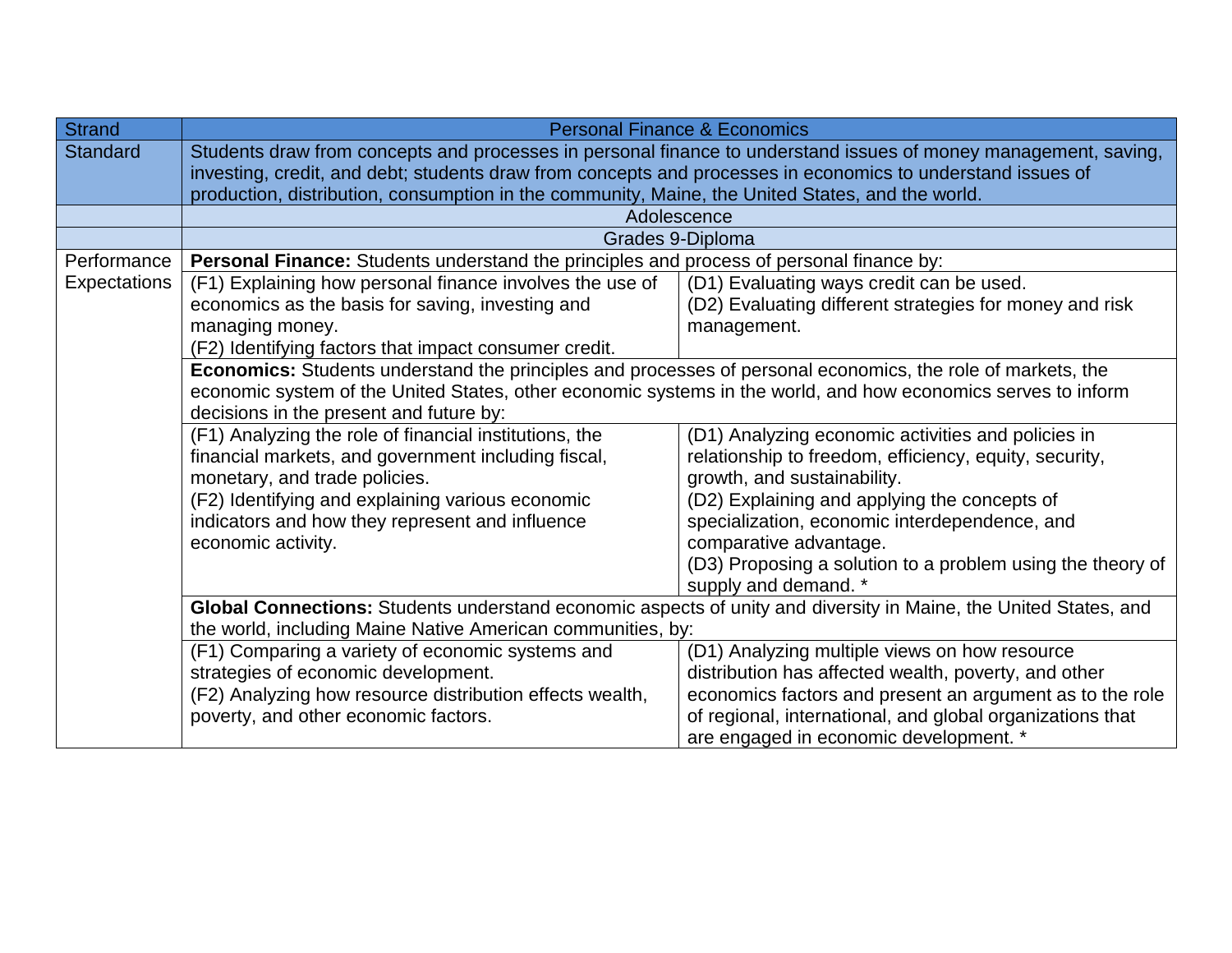| Strand          | Geography                                                                                                 |                                                                           |                                             |
|-----------------|-----------------------------------------------------------------------------------------------------------|---------------------------------------------------------------------------|---------------------------------------------|
| <b>Standard</b> | Students draw on concepts and processes from geography to understand issues involving people, places, and |                                                                           |                                             |
|                 |                                                                                                           | environments in the community, Maine, the United States, and the world.   |                                             |
|                 |                                                                                                           | Childhood                                                                 |                                             |
|                 | Kindergarten                                                                                              | Grade 1                                                                   | Grade 2                                     |
| Performance     | <b>Geography 1: Students</b>                                                                              | <b>Geography 1: Students understand</b>                                   | <b>Geography 1: Students understand the</b> |
| Expectations    | understand the nature and basic                                                                           | the nature and basic ideas of                                             | nature and basic ideas of geography by      |
|                 | ideas of geography by identifying                                                                         | geography by gathering information                                        | using basic maps and globes to identify     |
|                 | questions about their world and                                                                           | local and distant places and locations,<br>about their immediate          |                                             |
|                 | explaining that geography is the                                                                          | directions (including N, S, E, and W), and<br>neighborhood and community, |                                             |
|                 | study of the Earth's surface and                                                                          | including maps, photographs,                                              | basic physical, environmental, and cultural |
|                 | peoples. *                                                                                                | charts and graphs, and then create                                        | features.                                   |
|                 | <b>Geography 2: Students</b>                                                                              | visual representations of their                                           | <b>Geography 2: Students understand the</b> |
|                 | understand the influence of                                                                               | findings. *                                                               | influence of geography on individuals and   |
|                 | geography on individuals and                                                                              | <b>Geography 2: Students understand</b>                                   | groups in Maine, including Maine Native     |
|                 | their immediate surroundings by                                                                           | the influence of geography on                                             | Americans, the United States and the world  |
|                 | identifying the impacts of                                                                                | communities by identifying the                                            | by identifying the impacts of geographic    |
|                 | geographic features on                                                                                    | impacts of geographic features on                                         | features on individuals and groups in those |
|                 | individuals and families.                                                                                 | communities.                                                              | communities.                                |

| Strand       | Geography                                                                                                 |                                 |                                               |
|--------------|-----------------------------------------------------------------------------------------------------------|---------------------------------|-----------------------------------------------|
| Standard     | Students draw on concepts and processes from geography to understand issues involving people, places, and |                                 |                                               |
|              | environments in the community, Maine, the United States, and the world.                                   |                                 |                                               |
|              | Childhood                                                                                                 |                                 |                                               |
|              | Grade 3<br>Grade 4<br>Grade 5                                                                             |                                 |                                               |
| Performance  | <b>Geography 1: Students understand</b>                                                                   | <b>Geography 1: Students</b>    | <b>Geography 1: Students understand the</b>   |
| Expectations | the geography of the community,                                                                           | understand the geography of     | geography of the community, Maine, the        |
|              | Maine, the United States, and                                                                             | the community, Maine, the       | United States, and various regions of the     |
|              | various regions of the world by                                                                           | United States, and various      | world by identifying the Earth's major        |
|              | explaining that geography includes                                                                        | regions of the world by         | geographic features such as continents,       |
|              | the study of Earth's physical                                                                             | communicating their findings by | oceans, major mountains, and rivers using a   |
|              | features including climate and the                                                                        | creating visual representations | variety of geographic tools including digital |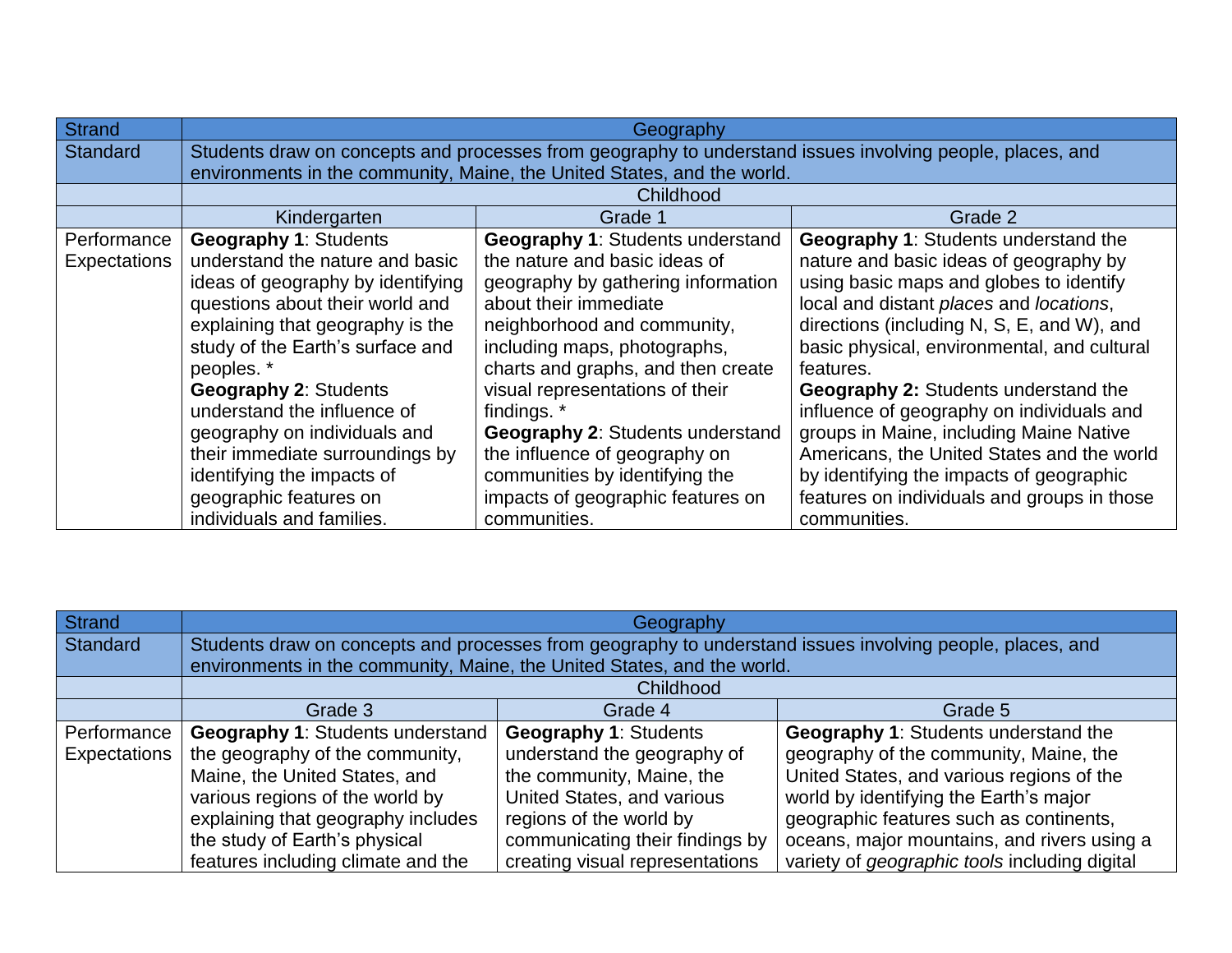| distribution of plant, animal, and      | of the world, showing a basic     | mapping tools; and explaining examples of      |
|-----------------------------------------|-----------------------------------|------------------------------------------------|
| human life.                             | understanding of the              | changes in the Earth's physical features and   |
| <b>Geography 2: Students understand</b> | geographic grid, including the    | their impact on communities and regions.       |
| geographic aspects of unity and         | equator and prime meridian. *     | <b>Geography 2: Students understand</b>        |
| diversity in the community and in       | <b>Geography 2: Students</b>      | geographic aspects of unity and diversity in   |
| Maine, including Maine Native           | understand geographic aspects     | the community, Maine, and regions of the       |
| American communities by                 | of unity and diversity in various | United States and the world, including Maine   |
| collecting, evaluating, and             | regions of the United States      | Native American communities, by identifying    |
| organizing information about the        | and the world by describing       | examples through inquiry of how geographic     |
| impacts of geographic features on       | impacts of geographic features    | features unify communities and regions as      |
| the daily life of various cultures,     | on the daily life of various      | well as support diversity using print and non- |
| including Maine Native Americans        | cultures in the United States     | print sources. *                               |
| and other cultures and                  | and the world.                    |                                                |
| communities. *                          |                                   |                                                |

| Strand          | Geography                                                                                                 |                                                                                                                     |  |
|-----------------|-----------------------------------------------------------------------------------------------------------|---------------------------------------------------------------------------------------------------------------------|--|
| <b>Standard</b> | Students draw on concepts and processes from geography to understand issues involving people, places, and |                                                                                                                     |  |
|                 | environments in the community, Maine, the United States, and the world.                                   |                                                                                                                     |  |
|                 |                                                                                                           | <b>Early Adolescence</b>                                                                                            |  |
|                 |                                                                                                           | Grades 6-8                                                                                                          |  |
| Performance     |                                                                                                           | Geography 1: Students understand the geography of the community, Maine, the United States, and various regions      |  |
| Expectations    | of the world and the geographic influences on life in the past, present, and future by:                   |                                                                                                                     |  |
|                 | (F1) Using the geographic grid and a variety of types of                                                  | (D1) Identifying consequences of geographic influences                                                              |  |
|                 | maps, including digital sources, to locate and access                                                     | through inquiry and formulating predictions.                                                                        |  |
|                 | relevant geographic information that reflects multiple                                                    | (D2) Describing the impact of change on the physical and                                                            |  |
|                 | perspectives. *                                                                                           | cultural environment.                                                                                               |  |
|                 | (F2) Identifying the major regions of the Earth and their                                                 |                                                                                                                     |  |
|                 | major physical features and political boundaries using a                                                  |                                                                                                                     |  |
|                 | variety of geographic tools including digital tools and                                                   |                                                                                                                     |  |
|                 | resources. *                                                                                              |                                                                                                                     |  |
|                 | (F3) Evaluating a geographic issue of physical,                                                           |                                                                                                                     |  |
|                 | environmental, or cultural importance.                                                                    |                                                                                                                     |  |
|                 |                                                                                                           | Geography 2: Students understand geographic aspects of unity and diversity in Maine, the United States, and various |  |
|                 | world cultures, including Maine Native Americans by:                                                      |                                                                                                                     |  |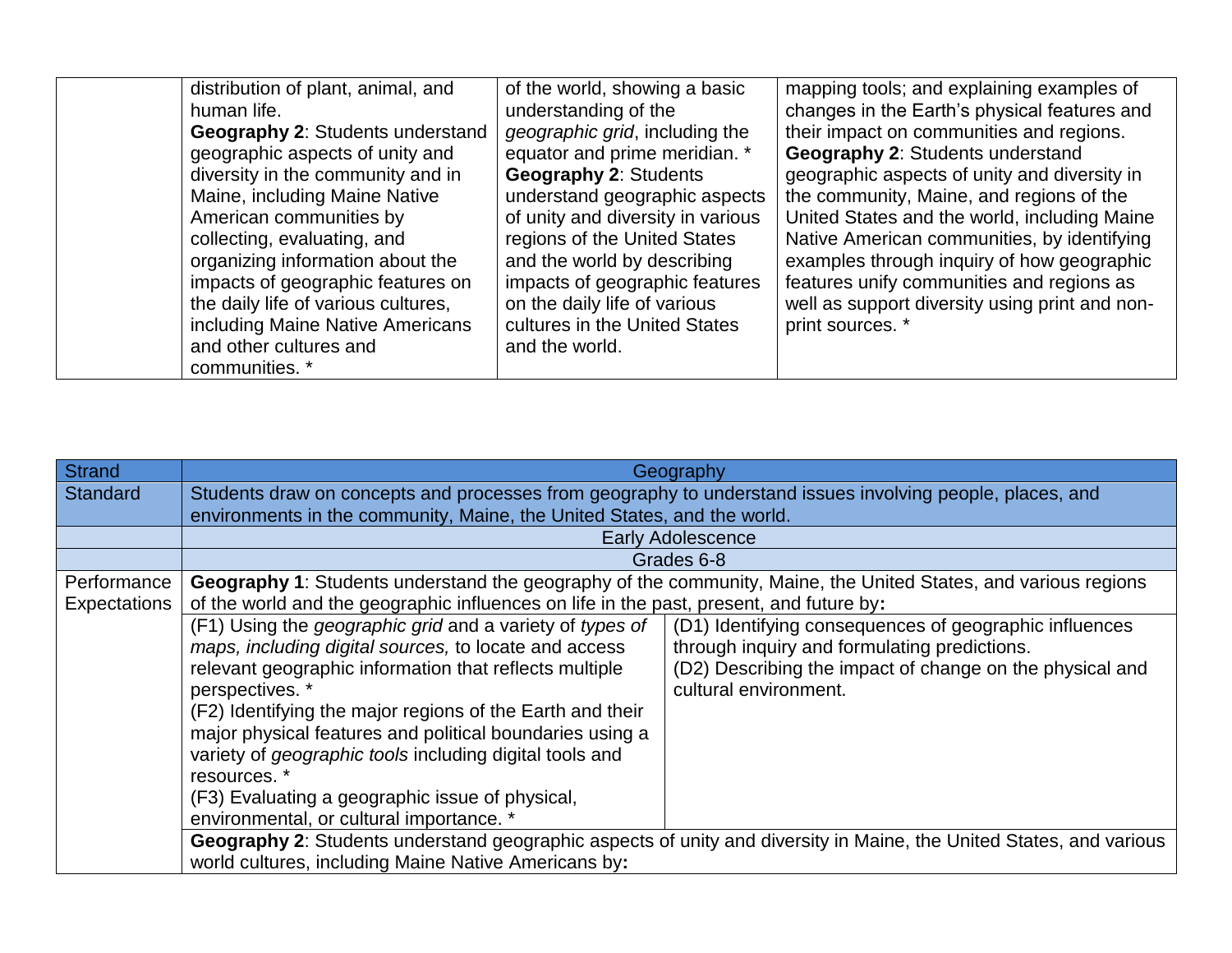| (F1) Explaining how geographic features have impacted  | (D1) Summarizing and interpreting the relationship between |
|--------------------------------------------------------|------------------------------------------------------------|
| I unity and diversity in Maine, the United States, and | geographic features and cultures of Maine Native           |
| other nations. *                                       | Americans, and historical and recent immigrant groups in   |
|                                                        | Maine, United States, and the world. *                     |

| <b>Strand</b>                      | Geography                                                                                                                                                                                                                                                                                                |                                                                                                                                                                                                                                                                                                                                                                                                                                                                          |  |
|------------------------------------|----------------------------------------------------------------------------------------------------------------------------------------------------------------------------------------------------------------------------------------------------------------------------------------------------------|--------------------------------------------------------------------------------------------------------------------------------------------------------------------------------------------------------------------------------------------------------------------------------------------------------------------------------------------------------------------------------------------------------------------------------------------------------------------------|--|
| <b>Standard</b>                    | Students draw on concepts and processes from geography to understand issues involving people, places, and                                                                                                                                                                                                |                                                                                                                                                                                                                                                                                                                                                                                                                                                                          |  |
|                                    | environments in the community, Maine, the United States, and the world.                                                                                                                                                                                                                                  |                                                                                                                                                                                                                                                                                                                                                                                                                                                                          |  |
|                                    |                                                                                                                                                                                                                                                                                                          | Adolescence                                                                                                                                                                                                                                                                                                                                                                                                                                                              |  |
|                                    |                                                                                                                                                                                                                                                                                                          | Grades 9-Diploma                                                                                                                                                                                                                                                                                                                                                                                                                                                         |  |
| Performance<br><b>Expectations</b> | Geography 1: Students understand the geography of the United States and various regions of the world and the<br>effect of geographic influences on decisions about the present and future by:                                                                                                            |                                                                                                                                                                                                                                                                                                                                                                                                                                                                          |  |
|                                    | (F1) Analyzing local, national, and global geographic<br>data on physical, environmental, and cultural processes<br>that shape and change places and regions. *<br>(F2) Evaluating and developing a well-supported<br>position about the impact of change on the physical and<br>cultural environment. * | (D1) Proposing a solution to a geographic issue that<br>reflects physical, environmental, and cultural features at<br>local, state, national, and global levels. *<br>(D2) Using inquiry to predict and evaluate consequences of<br>geographic influences.<br>(D3) Describing the major regions of the Earth and their<br>major physical, environmental, and cultural features using a<br>variety of <i>geographic tools</i> including digital tools and<br>resources. * |  |
|                                    | Geography 2: Students understand geographic aspects of unity and diversity in Maine, the United States, and the<br>world, including Maine Native American communities by:                                                                                                                                |                                                                                                                                                                                                                                                                                                                                                                                                                                                                          |  |
|                                    | (F1) Analyzing geographic features that have impacted<br>unity and diversity in the United States and other<br>nations. *                                                                                                                                                                                | (D1) Summarizing and interpreting the relationship between<br>geographic features and cultures of Maine Native<br>Americans, and historical and recent immigrant groups in<br>Maine, United States, and the world. *                                                                                                                                                                                                                                                     |  |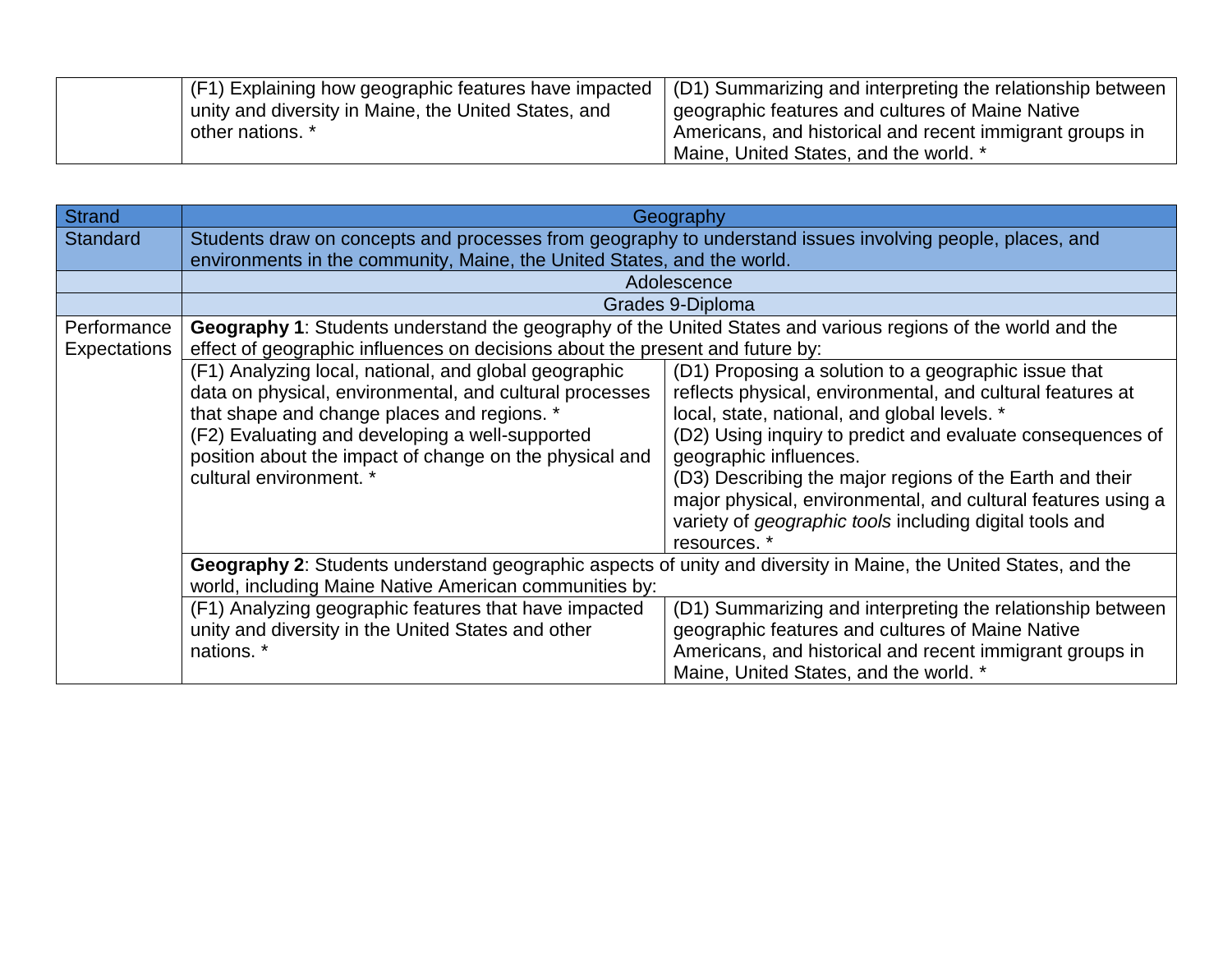| <b>Strand</b>   | <b>History</b>                                                                                                    |                                            |                                            |
|-----------------|-------------------------------------------------------------------------------------------------------------------|--------------------------------------------|--------------------------------------------|
| <b>Standard</b> | Students draw on concepts and processes using primary and secondary sources from history to develop historical    |                                            |                                            |
|                 | perspective and understand issues of continuity and change in the community, Maine, the United States, and world. |                                            |                                            |
|                 |                                                                                                                   | Childhood                                  |                                            |
|                 | Kindergarten                                                                                                      | Grade 1                                    | Grade 2                                    |
| Performance     | History 1: Students understand                                                                                    | <b>History 1: Students understand the</b>  | History 1: Students understand the         |
| Expectations    | the nature of history by                                                                                          | nature of history as well as the key       | nature of history as well as the key       |
|                 | describing history as stories of                                                                                  | foundation of ideas by identifying past,   | foundation of ideas by following an        |
|                 | the past and identifying questions                                                                                | present, and future in stories, pictures,  | established procedure to locate sources    |
|                 | related to social studies. *                                                                                      | poems, songs, and video.                   | appropriate to reading level* and          |
|                 | History 2: Students understand                                                                                    | History 2: Students understand             | identifying a few key figures and events   |
|                 | the nature of history as well as                                                                                  | historical aspects of the uniqueness       | from personal history and the history of   |
|                 | the key foundation of ideas by                                                                                    | and commonality of individuals and         | the community, the state, and the United   |
|                 | applying terms such as "before"                                                                                   | groups, including Maine Native             | States, especially those associated with   |
|                 | and "after" in sequencing events.                                                                                 | Americans by explaining how                | historically-based traditions.             |
|                 | <b>History 3: Students understand</b>                                                                             | individuals and families share both        | History 2: Students understand the         |
|                 | historical aspects of the                                                                                         | common and unique aspects of culture,      | nature of history as well as the key       |
|                 | uniqueness and commonality of                                                                                     | values, and beliefs through stories,       | foundation of ideas by creating a brief    |
|                 | individuals and groups, including                                                                                 | traditions, religion, celebrations, or the | historical account about family, the local |
|                 | Maine Native Americans, by<br>arts. Students organize findings at a                                               |                                            | community, or the nation by locating and   |
|                 | explaining how individuals and<br>developmentally appropriate manner                                              |                                            | collecting information from sources        |
|                 | families share both common and<br>and share gathered information using                                            |                                            | including maps, charts, graphs, artifacts, |
|                 | unique aspects of culture, values,                                                                                | oral and visual examples *                 | photographs*, or stories of the past.      |
|                 | and beliefs through stories,                                                                                      | History 3: Students understand             | History 3: Students understand             |
|                 | traditions, religion, celebrations,                                                                               | historical aspects of the uniqueness       | historical aspects of the uniqueness and   |
|                 | or the arts.                                                                                                      | and commonality of individuals and         | commonality of individuals and groups,     |
|                 |                                                                                                                   | groups, including Maine Native             | including Maine Native Americans, by       |
|                 |                                                                                                                   | Americans, by describing traditions of     | describing traditions of Maine Native      |
|                 |                                                                                                                   | Maine Native Americans and various         | Americans and various historical and       |
|                 |                                                                                                                   | historical and recent immigrant groups     | recent immigrant groups and traditions     |
|                 |                                                                                                                   | and traditions common to all.              | common to all.                             |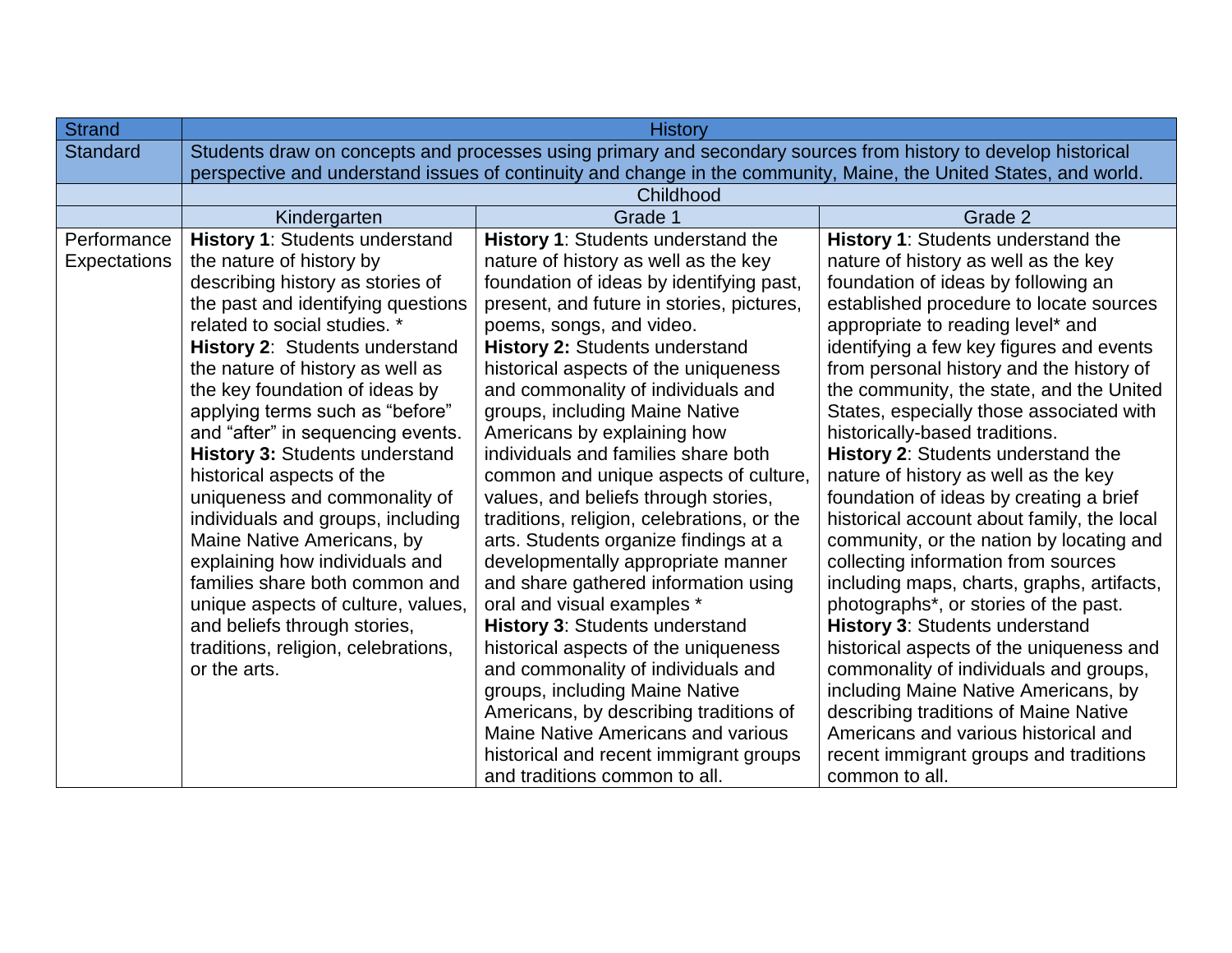| <b>Strand</b>               | <b>History</b>                                                                                                                                                                                                                                                                                                                                                                                                                                                                                                                                                                                                                                                                                                                                                                                                                                                                                                                                                            |                                                                                                                                                                                                                                                                                                                                                                                                                                                                                                                                                                                                                                                                                                                                                                                                                                                                                                                                                                                                                                                                                      |                                                                                                                                                                                                                                                                                                                                                                                                                                                                                                                                                                                                                                                                                                                                                                                                                                                                                                                                                                                                                                                                                           |
|-----------------------------|---------------------------------------------------------------------------------------------------------------------------------------------------------------------------------------------------------------------------------------------------------------------------------------------------------------------------------------------------------------------------------------------------------------------------------------------------------------------------------------------------------------------------------------------------------------------------------------------------------------------------------------------------------------------------------------------------------------------------------------------------------------------------------------------------------------------------------------------------------------------------------------------------------------------------------------------------------------------------|--------------------------------------------------------------------------------------------------------------------------------------------------------------------------------------------------------------------------------------------------------------------------------------------------------------------------------------------------------------------------------------------------------------------------------------------------------------------------------------------------------------------------------------------------------------------------------------------------------------------------------------------------------------------------------------------------------------------------------------------------------------------------------------------------------------------------------------------------------------------------------------------------------------------------------------------------------------------------------------------------------------------------------------------------------------------------------------|-------------------------------------------------------------------------------------------------------------------------------------------------------------------------------------------------------------------------------------------------------------------------------------------------------------------------------------------------------------------------------------------------------------------------------------------------------------------------------------------------------------------------------------------------------------------------------------------------------------------------------------------------------------------------------------------------------------------------------------------------------------------------------------------------------------------------------------------------------------------------------------------------------------------------------------------------------------------------------------------------------------------------------------------------------------------------------------------|
| <b>Standard</b>             | Students draw on concepts and processes using primary and secondary sources from history to develop historical                                                                                                                                                                                                                                                                                                                                                                                                                                                                                                                                                                                                                                                                                                                                                                                                                                                            |                                                                                                                                                                                                                                                                                                                                                                                                                                                                                                                                                                                                                                                                                                                                                                                                                                                                                                                                                                                                                                                                                      |                                                                                                                                                                                                                                                                                                                                                                                                                                                                                                                                                                                                                                                                                                                                                                                                                                                                                                                                                                                                                                                                                           |
|                             | perspective and understand issues of continuity and change in the community, Maine, the United States, and world.                                                                                                                                                                                                                                                                                                                                                                                                                                                                                                                                                                                                                                                                                                                                                                                                                                                         |                                                                                                                                                                                                                                                                                                                                                                                                                                                                                                                                                                                                                                                                                                                                                                                                                                                                                                                                                                                                                                                                                      |                                                                                                                                                                                                                                                                                                                                                                                                                                                                                                                                                                                                                                                                                                                                                                                                                                                                                                                                                                                                                                                                                           |
|                             |                                                                                                                                                                                                                                                                                                                                                                                                                                                                                                                                                                                                                                                                                                                                                                                                                                                                                                                                                                           | Childhood                                                                                                                                                                                                                                                                                                                                                                                                                                                                                                                                                                                                                                                                                                                                                                                                                                                                                                                                                                                                                                                                            |                                                                                                                                                                                                                                                                                                                                                                                                                                                                                                                                                                                                                                                                                                                                                                                                                                                                                                                                                                                                                                                                                           |
|                             | Grade 3                                                                                                                                                                                                                                                                                                                                                                                                                                                                                                                                                                                                                                                                                                                                                                                                                                                                                                                                                                   | Grade 4                                                                                                                                                                                                                                                                                                                                                                                                                                                                                                                                                                                                                                                                                                                                                                                                                                                                                                                                                                                                                                                                              | Grade 5                                                                                                                                                                                                                                                                                                                                                                                                                                                                                                                                                                                                                                                                                                                                                                                                                                                                                                                                                                                                                                                                                   |
| Performance<br>Expectations | <b>History 1: Students understand</b><br>various major eras in the history of<br>the community, Maine, and the<br>United States by explaining that<br>history includes the study of past<br>human experience based on<br>available evidence from a variety<br>of primary and secondary<br>sources.*<br>Students make real or simulated<br>decisions related to the local<br>community or civic organizations<br>by applying appropriate and<br>relevant social studies knowledge<br>and skills, including research skills,<br>and other relevant information. *<br><b>History 2: Students understand</b><br>historical aspects of unity and<br>diversity in the community, the<br>state, Maine Native American<br>communities, and the United<br>States by identifying research<br>questions, seeking multiple<br>perspectives from varied sources*,<br>and describing examples in the<br>history of the United States of<br>diverse and shared values and<br>traditions. | <b>History 1: Students understand</b><br>various major eras in the history of the<br>community, Maine, and the United<br>States by identifying major historical<br>eras, major enduring themes, turning<br>points, events, consequences,<br>persons, and timeframes, in the history<br>of the community, the state, and the<br><b>United States.</b><br>Students make real or simulated<br>decisions related to the state of Maine<br>or civic organizations by applying<br>appropriate and relevant social studies<br>knowledge and skills, including<br>research skills, and other relevant<br>information. *<br>Students distinguish between facts and<br>opinions/interpretations in sources. *<br><b>History 2: Students understand</b><br>historical aspects of unity and diversity<br>in the community, the state, Maine<br>Native American communities, and the<br>United States by describing various<br>cultural traditions and contributions of<br><b>Maine Native Americans and various</b><br>historical and recent immigrant groups<br>in the community and the state. | <b>History 1: Students understand</b><br>various major eras in the history of the<br>community, Maine, and the United<br>States by tracing and explaining how<br>the history of democratic principles is<br>preserved in historic symbols,<br>monuments, and traditions important in<br>the community, Maine and the United<br>States.<br>Students make real or simulated<br>decisions related to the United States,<br>world, or civic organizations by<br>applying appropriate and relevant<br>social studies knowledge and skills,<br>including research skills, and other<br>relevant information. *<br>Students communicate findings from a<br>variety of print and non-print sources,<br>describe plagiarism and demonstrate<br>appropriate citation. *<br><b>History 2: Students understand</b><br>historical aspects of unity and diversity<br>in the community, the state, including<br>Maine Native American communities,<br>by describing various cultural traditions<br>and contributions of Maine Native<br>Americans and other cultural groups<br>within the United States. |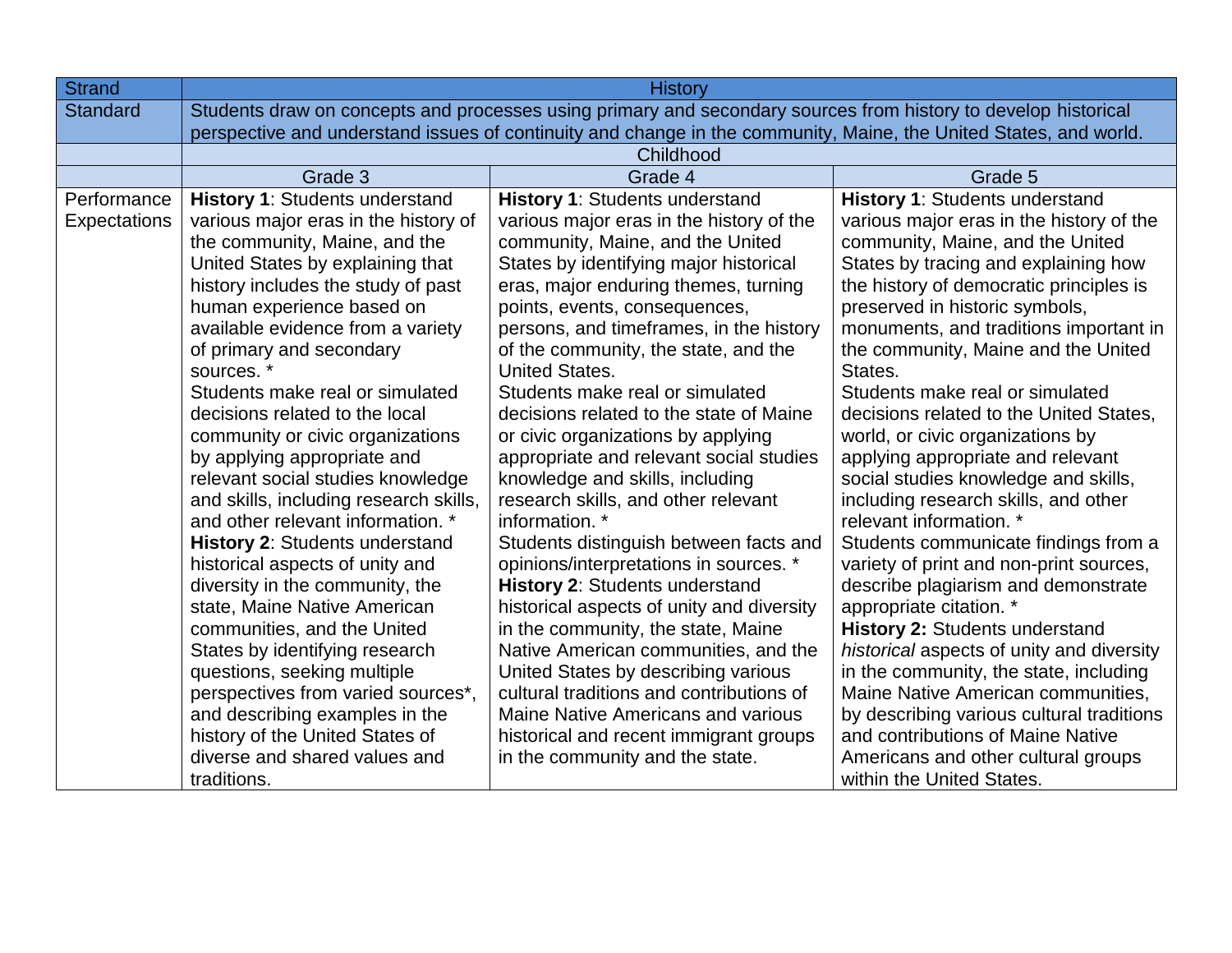| <b>Strand</b>   | <b>History</b>                                                                                                                                                          |                                                                                                                        |  |
|-----------------|-------------------------------------------------------------------------------------------------------------------------------------------------------------------------|------------------------------------------------------------------------------------------------------------------------|--|
| <b>Standard</b> | Students draw on concepts and processes using primary and secondary sources from history to develop historical                                                          |                                                                                                                        |  |
|                 | perspective and understand issues of continuity and change in the community, Maine, the United States, and world.                                                       |                                                                                                                        |  |
|                 |                                                                                                                                                                         | <b>Early Adolescence</b>                                                                                               |  |
|                 |                                                                                                                                                                         | Grades 6-8                                                                                                             |  |
| Performance     |                                                                                                                                                                         | History 1: Students understand major eras, major enduring themes, and historic influences in the history of Maine, the |  |
| Expectations    | United States, and various regions of the world by:                                                                                                                     |                                                                                                                        |  |
|                 | (F1) Explaining that history includes the study of past                                                                                                                 | (D1) Analyzing interpretations of <i>historical</i> events that are                                                    |  |
|                 | human experience based on available evidence from a                                                                                                                     | based on different perspectives and evidence from primary                                                              |  |
|                 | variety of primary and secondary sources; and                                                                                                                           | and secondary sources. *                                                                                               |  |
|                 | explaining how history can help one better understand                                                                                                                   | (D2) Analyzing major historical eras, major enduring themes,                                                           |  |
|                 | and make informed decisions about the present and                                                                                                                       | turning points, events, consequences, and people in the                                                                |  |
|                 | future. *                                                                                                                                                               | history of Maine, the United States and various regions of                                                             |  |
|                 | (F2) Identifying major historical eras, major enduring                                                                                                                  | the world. *                                                                                                           |  |
|                 | themes, turning points, events, consequences, and                                                                                                                       | (D3) Explaining the history of <i>democratic ideals</i> and                                                            |  |
|                 | people in the history of Maine, the United States and<br>various regions of the world. *                                                                                | constitutional principles and their importance in the history of<br>the United States and the world. *                 |  |
|                 |                                                                                                                                                                         | (D4) Making decisions related to the classroom, school,                                                                |  |
|                 | (F3) Tracing the history of democratic ideals and<br>constitutional principles and their importance in the<br>community, civic organization, Maine, or beyond; applying |                                                                                                                        |  |
|                 | appropriate and relevant social studies knowledge and skills,<br>history of the United States and the world. *                                                          |                                                                                                                        |  |
|                 | including research skills, and other relevant information. *<br>(F4) Proposing and revising research questions related                                                  |                                                                                                                        |  |
|                 | to a current social studies issue. *                                                                                                                                    |                                                                                                                        |  |
|                 | History 2: Students understand historical aspects of unity and diversity in the community, the state, including Maine                                                   |                                                                                                                        |  |
|                 | Native American communities, and the United States by:                                                                                                                  |                                                                                                                        |  |
|                 | (F1) Explaining how both unity and diversity have played                                                                                                                | (D1) Explaining how both unity and diversity have played                                                               |  |
|                 | and continue to play important roles in the history of                                                                                                                  | and continue to play important roles in the history of the                                                             |  |
|                 | Maine and the United States.                                                                                                                                            | World.                                                                                                                 |  |
|                 | (F2) Identifying a variety of cultures through time,                                                                                                                    | (D2) Comparing a variety of cultures through time,                                                                     |  |
|                 | including comparisons of native and immigrant groups in                                                                                                                 | including comparisons of native and immigrant groups in                                                                |  |
|                 | the United States, and eastern and western societies in                                                                                                                 | the United States, and eastern and western societies in                                                                |  |
|                 | the world.                                                                                                                                                              | the world.                                                                                                             |  |
|                 | (F3) Identifying major turning points and events in the                                                                                                                 | (D3) Describing major turning points and events in the                                                                 |  |
|                 | history of Maine Native Americans and various historical                                                                                                                | history of Maine Native Americans and various historical                                                               |  |
|                 | and recent immigrant groups in Maine, the United States,                                                                                                                | and recent immigrant groups in Maine, the United States,                                                               |  |
|                 | and other cultures in the world.                                                                                                                                        | and other cultures in the world.                                                                                       |  |
|                 |                                                                                                                                                                         |                                                                                                                        |  |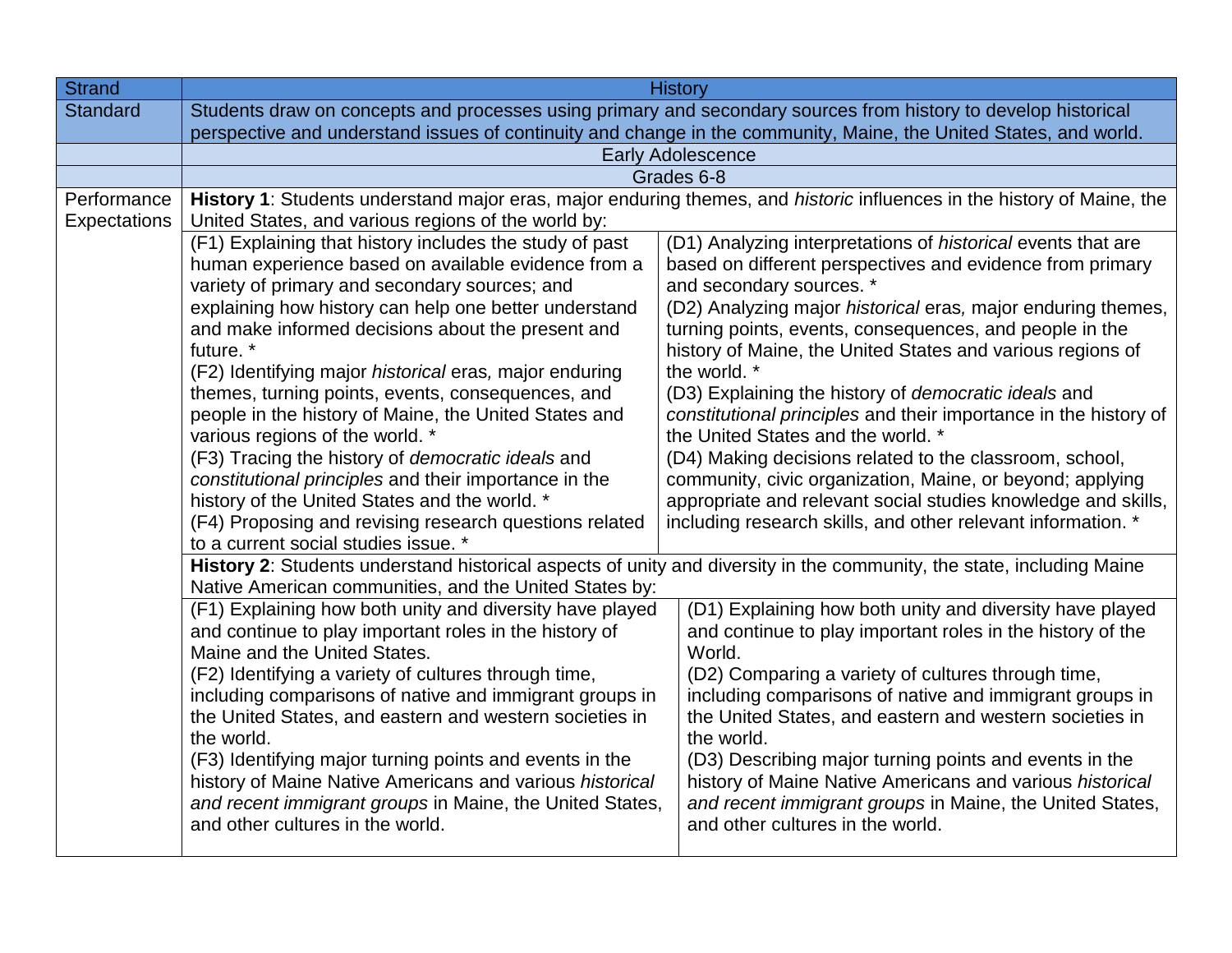| <b>History</b>                                                                                                    |                                                                                                                                                                                                                                                                                                                                                                                                                                                                                                                                                                                                                                                                                                                                                                                                                                                                                                                                                                                                                                                                                                                                                                                                                                                                                                                                                                  |  |
|-------------------------------------------------------------------------------------------------------------------|------------------------------------------------------------------------------------------------------------------------------------------------------------------------------------------------------------------------------------------------------------------------------------------------------------------------------------------------------------------------------------------------------------------------------------------------------------------------------------------------------------------------------------------------------------------------------------------------------------------------------------------------------------------------------------------------------------------------------------------------------------------------------------------------------------------------------------------------------------------------------------------------------------------------------------------------------------------------------------------------------------------------------------------------------------------------------------------------------------------------------------------------------------------------------------------------------------------------------------------------------------------------------------------------------------------------------------------------------------------|--|
| Students draw on concepts and processes using primary and secondary sources from history to develop historical    |                                                                                                                                                                                                                                                                                                                                                                                                                                                                                                                                                                                                                                                                                                                                                                                                                                                                                                                                                                                                                                                                                                                                                                                                                                                                                                                                                                  |  |
| perspective and understand issues of continuity and change in the community, Maine, the United States, and world. |                                                                                                                                                                                                                                                                                                                                                                                                                                                                                                                                                                                                                                                                                                                                                                                                                                                                                                                                                                                                                                                                                                                                                                                                                                                                                                                                                                  |  |
|                                                                                                                   | Adolescence                                                                                                                                                                                                                                                                                                                                                                                                                                                                                                                                                                                                                                                                                                                                                                                                                                                                                                                                                                                                                                                                                                                                                                                                                                                                                                                                                      |  |
|                                                                                                                   | Grades 9-Diploma                                                                                                                                                                                                                                                                                                                                                                                                                                                                                                                                                                                                                                                                                                                                                                                                                                                                                                                                                                                                                                                                                                                                                                                                                                                                                                                                                 |  |
|                                                                                                                   | History 1: Students understand major eras, major enduring themes, and historic influences in United States and world                                                                                                                                                                                                                                                                                                                                                                                                                                                                                                                                                                                                                                                                                                                                                                                                                                                                                                                                                                                                                                                                                                                                                                                                                                             |  |
| history, including the roots of democratic philosophy, ideals, and institutions in the world by:                  |                                                                                                                                                                                                                                                                                                                                                                                                                                                                                                                                                                                                                                                                                                                                                                                                                                                                                                                                                                                                                                                                                                                                                                                                                                                                                                                                                                  |  |
| (F1) By explaining that history includes the study of the                                                         | (D1) Analyzing and critiquing varying interpretations of                                                                                                                                                                                                                                                                                                                                                                                                                                                                                                                                                                                                                                                                                                                                                                                                                                                                                                                                                                                                                                                                                                                                                                                                                                                                                                         |  |
|                                                                                                                   | historic people, issues, or events, and explain how                                                                                                                                                                                                                                                                                                                                                                                                                                                                                                                                                                                                                                                                                                                                                                                                                                                                                                                                                                                                                                                                                                                                                                                                                                                                                                              |  |
|                                                                                                                   | evidence from primary and secondary sources is used to                                                                                                                                                                                                                                                                                                                                                                                                                                                                                                                                                                                                                                                                                                                                                                                                                                                                                                                                                                                                                                                                                                                                                                                                                                                                                                           |  |
| better understand and make informed decisions about                                                               | support and/or refute different interpretations. *                                                                                                                                                                                                                                                                                                                                                                                                                                                                                                                                                                                                                                                                                                                                                                                                                                                                                                                                                                                                                                                                                                                                                                                                                                                                                                               |  |
|                                                                                                                   | (D2) Analyzing and critiquing major historical eras: major                                                                                                                                                                                                                                                                                                                                                                                                                                                                                                                                                                                                                                                                                                                                                                                                                                                                                                                                                                                                                                                                                                                                                                                                                                                                                                       |  |
|                                                                                                                   | enduring themes, turning points, events, consequences,                                                                                                                                                                                                                                                                                                                                                                                                                                                                                                                                                                                                                                                                                                                                                                                                                                                                                                                                                                                                                                                                                                                                                                                                                                                                                                           |  |
|                                                                                                                   | and people in the history of the world and the implications                                                                                                                                                                                                                                                                                                                                                                                                                                                                                                                                                                                                                                                                                                                                                                                                                                                                                                                                                                                                                                                                                                                                                                                                                                                                                                      |  |
|                                                                                                                   | for the present and future.                                                                                                                                                                                                                                                                                                                                                                                                                                                                                                                                                                                                                                                                                                                                                                                                                                                                                                                                                                                                                                                                                                                                                                                                                                                                                                                                      |  |
| implications for the present and future.<br>(D3) Tracing and critiquing the roots and evolution of                |                                                                                                                                                                                                                                                                                                                                                                                                                                                                                                                                                                                                                                                                                                                                                                                                                                                                                                                                                                                                                                                                                                                                                                                                                                                                                                                                                                  |  |
| democratic ideals and constitutional principles in the history                                                    |                                                                                                                                                                                                                                                                                                                                                                                                                                                                                                                                                                                                                                                                                                                                                                                                                                                                                                                                                                                                                                                                                                                                                                                                                                                                                                                                                                  |  |
| of the world using historical sources.                                                                            |                                                                                                                                                                                                                                                                                                                                                                                                                                                                                                                                                                                                                                                                                                                                                                                                                                                                                                                                                                                                                                                                                                                                                                                                                                                                                                                                                                  |  |
| (D4) Making a decision related to the classroom, school,                                                          |                                                                                                                                                                                                                                                                                                                                                                                                                                                                                                                                                                                                                                                                                                                                                                                                                                                                                                                                                                                                                                                                                                                                                                                                                                                                                                                                                                  |  |
|                                                                                                                   | community, civic organization, Maine, United States, or                                                                                                                                                                                                                                                                                                                                                                                                                                                                                                                                                                                                                                                                                                                                                                                                                                                                                                                                                                                                                                                                                                                                                                                                                                                                                                          |  |
|                                                                                                                   | international entity by applying appropriate and relevant                                                                                                                                                                                                                                                                                                                                                                                                                                                                                                                                                                                                                                                                                                                                                                                                                                                                                                                                                                                                                                                                                                                                                                                                                                                                                                        |  |
|                                                                                                                   | social studies knowledge and skills, including research                                                                                                                                                                                                                                                                                                                                                                                                                                                                                                                                                                                                                                                                                                                                                                                                                                                                                                                                                                                                                                                                                                                                                                                                                                                                                                          |  |
|                                                                                                                   | skills, ethical reasoning skills, and other relevant                                                                                                                                                                                                                                                                                                                                                                                                                                                                                                                                                                                                                                                                                                                                                                                                                                                                                                                                                                                                                                                                                                                                                                                                                                                                                                             |  |
|                                                                                                                   | information. *                                                                                                                                                                                                                                                                                                                                                                                                                                                                                                                                                                                                                                                                                                                                                                                                                                                                                                                                                                                                                                                                                                                                                                                                                                                                                                                                                   |  |
|                                                                                                                   |                                                                                                                                                                                                                                                                                                                                                                                                                                                                                                                                                                                                                                                                                                                                                                                                                                                                                                                                                                                                                                                                                                                                                                                                                                                                                                                                                                  |  |
|                                                                                                                   |                                                                                                                                                                                                                                                                                                                                                                                                                                                                                                                                                                                                                                                                                                                                                                                                                                                                                                                                                                                                                                                                                                                                                                                                                                                                                                                                                                  |  |
|                                                                                                                   | (D1) Identifying and critiquing issues characterized by unity<br>and diversity in the history of other nations, and describing                                                                                                                                                                                                                                                                                                                                                                                                                                                                                                                                                                                                                                                                                                                                                                                                                                                                                                                                                                                                                                                                                                                                                                                                                                   |  |
|                                                                                                                   | their effects, using primary and secondary sources. *                                                                                                                                                                                                                                                                                                                                                                                                                                                                                                                                                                                                                                                                                                                                                                                                                                                                                                                                                                                                                                                                                                                                                                                                                                                                                                            |  |
|                                                                                                                   | (D2) Making use of primary and secondary sources,                                                                                                                                                                                                                                                                                                                                                                                                                                                                                                                                                                                                                                                                                                                                                                                                                                                                                                                                                                                                                                                                                                                                                                                                                                                                                                                |  |
|                                                                                                                   | identifying and analyzing major turning points and events in                                                                                                                                                                                                                                                                                                                                                                                                                                                                                                                                                                                                                                                                                                                                                                                                                                                                                                                                                                                                                                                                                                                                                                                                                                                                                                     |  |
|                                                                                                                   | the history of world cultures as it pertains to various                                                                                                                                                                                                                                                                                                                                                                                                                                                                                                                                                                                                                                                                                                                                                                                                                                                                                                                                                                                                                                                                                                                                                                                                                                                                                                          |  |
|                                                                                                                   | historical and recent migrant groups. *                                                                                                                                                                                                                                                                                                                                                                                                                                                                                                                                                                                                                                                                                                                                                                                                                                                                                                                                                                                                                                                                                                                                                                                                                                                                                                                          |  |
|                                                                                                                   |                                                                                                                                                                                                                                                                                                                                                                                                                                                                                                                                                                                                                                                                                                                                                                                                                                                                                                                                                                                                                                                                                                                                                                                                                                                                                                                                                                  |  |
|                                                                                                                   | past based on the examination of a variety of <i>primary</i><br>and secondary sources and how history can help one<br>the present and future. *<br>(F2) Analyzing and critiquing major historical eras: major<br>enduring themes, turning points, events, consequences,<br>and people in the history of the United States and the<br>(F3) Tracing and critiquing the roots and evolution of<br>democratic ideals and constitutional principles in the<br>history of the United States using historical sources.<br>(F4) Developing individual and collaborative<br>decisions/plans by considering multiple points of view,<br>weighing pros and cons, building on the ideas of others,<br>and sharing information in an attempt to sway the<br>opinions of others. *<br>History 2: Students understand historical aspects of unity and diversity in the United States, the world, and Native<br>American communities by:<br>(F1) Identifying and critiquing issues characterized by<br>unity and diversity in the history of the United States,<br>and describing their effects, using primary and<br>secondary sources. *<br>(F2) Identifying and analyzing major turning points and<br>events in the history of Native Americans and various<br>historical and recent immigrant groups in the United<br>States, making use of primary and secondary sources. * |  |